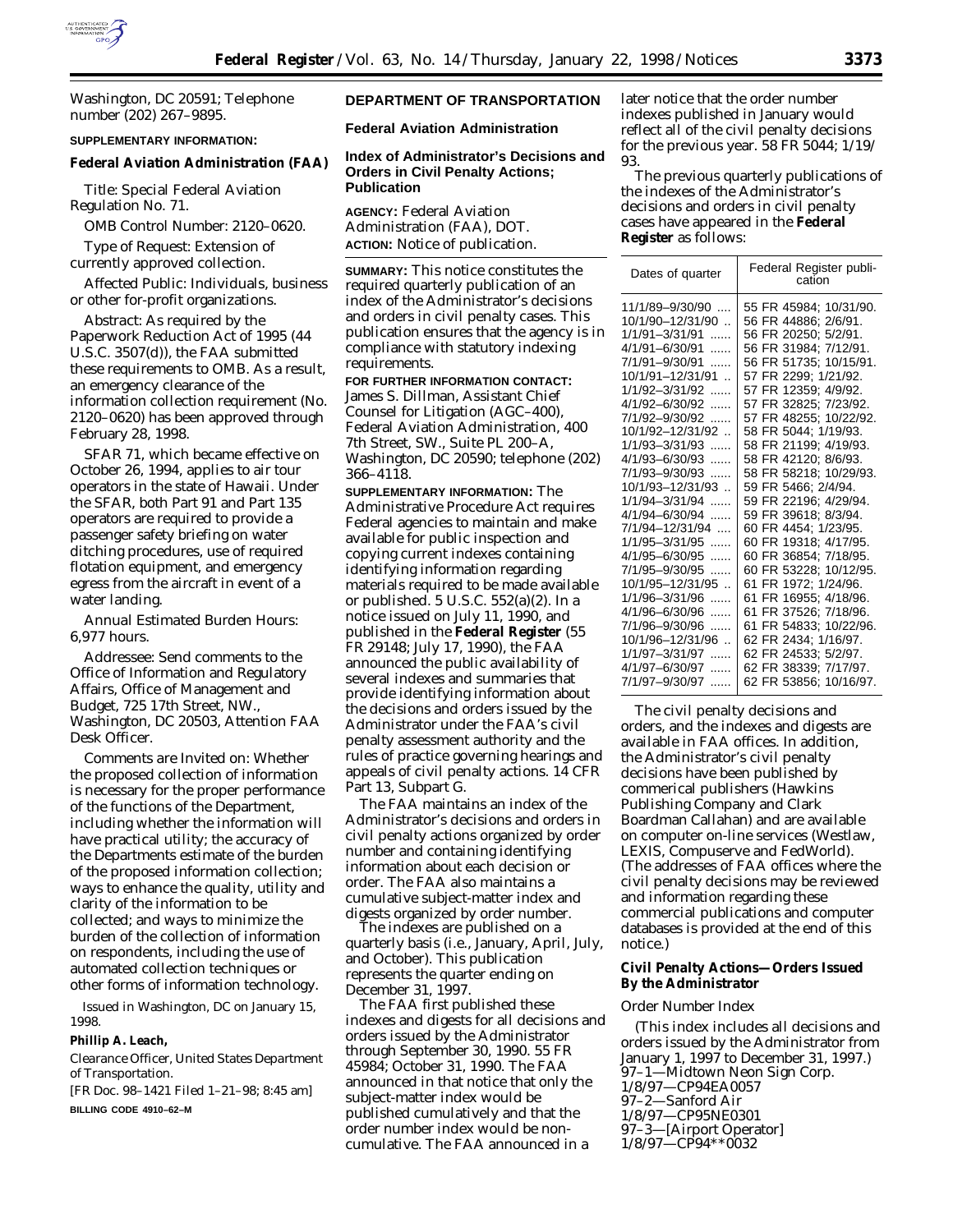97–4—[Airport Operator] 1/14/97—CP96\*\*0043 97–5—Westair Commuter Airlines d/b/ a United Express 1/31/97—CP96WP0102 97–6—WRA, Inc. 2/7/97—CP95EA0193 97–7—Ronald Victor Stalling 2/20/97—CP96WP0083 97–8—Pacific Aviation d/b/a Inter-Island Helicopters 2/20/97—CP95WP0049 97–9—Alphin Aircraft, Inc. 2/20/97—CP93EA0334 97–10—Alphin Aircraft, Inc. 2/20/97—CP94EA0183 97–11—Hampton Air Transport Systems, Inc. 2/20/97—CP94EA0194 97–12—David H. Mayer 2/20/97—CP95NM0122 97–13—Westair Commuter Airlines, Inc. 2/26/97—CP96WP0102 97–14—Pacific Aviation International, Inc. d/b/a Inter-Island Helicopters 5/2/97—CP95WP0049 97–15—Ray Randall Houston and Johnson County Aerial Services, Inc.

5/8/97—CP95SO0182, CP94SO0101 97–16—Mauna Kea Helicopters 5/23/97—CP94WP0005, CP94WP0021, CP94WP0022 97–17—Ronald V. Stallings 5/23/97—CP96WP0083 97–18—Pierre A. Robinson 5/23/97—CP96EA0268 97–19—Donald M. Missirlian 5/23/97—CP95WP0282 97–20—Nicholas J. Werle 5/23/97—CP96WP0066 97–21—Delta Air Lines, Inc. 5/28/97—CP95WP0129 97–22—Sanford Air, Inc. 5/28/97—CP95NE0301 97–23—Detroit Metropolitan-Wayne County Airport 6/5/97—CP95GL0069 97–24—Gordon Air Services 7/1/97—CP96SO0160 97–25—Peter A. Martin & James C. Jaworski 7/17/97—CP96WP0117, CP96WP0025 97–26—Delta Air Lines, Inc. 8/13/97—CP97NM0001 97–27—Lock Haven Airmotive Co., Inc. 8/20/97—CP96NE0059

97–28—Continental Airlines, Inc. 9/26/97—CP94WP0168 97–29—Air St. Thomas 10/1/97—CP97SO0007 97–30—Emery Worldwide Airlines 10/8/97—CP95WP0167 97–31—Sanford Air, Inc. 10/8/97—CP95NE0301 97–32—Florida Propeller & Accessories, Inc. 10/8/97—CP96EA0012 97–33—Daniel B. Rawlings 10/21/97—CP97WP0025 97–34—Continental Airlines 10/23/97—CP97NM0003 97–35—Gordon Air Services 10/29/97—CP96SO0160 97–36—Avcon Conversions, Inc. 10/29/97—CP96GL0199 97–37—David E. Roush 10/29/97—CP96CE0276 97–38—Air St. Thomas 11/17/97—CP97SO0007 97–39—Delta Air Lines, Inc. 12/1/97—CP97EA0051

# **Civil Penalty Actions—Orders Issued by the Administrator**

*Subject Matter Index*

(Current as of December 31, 1997)

| Administrative Law Judges—Power and Authority:                |                                                                                                                                                          |
|---------------------------------------------------------------|----------------------------------------------------------------------------------------------------------------------------------------------------------|
|                                                               | 91–11 Continental Airlines; 92–29 Haggland.                                                                                                              |
|                                                               | 90-21 Carroll; 92-3 Park; 93-17 Metcalf; 94-3 Valley Air; 94-4<br>Northwest Aircraft Rental; 95-25 Conquest; 95-26 Hereth; 97-20                         |
|                                                               | Werle; 97-30 Emery Worldwide Airlines; 97-32 Florida Propeller.                                                                                          |
|                                                               | 91-11 Continental Airlines; 92-47 Cornwall; 94-8 Nunez; 94-22<br>Harkins; 94-28 Toyota; 95-10 Diamond; 97-28 Contintental Air-<br>lines; 97-33 Rawlings. |
|                                                               | 89-6 American Airlines; 91-17 KDS Aviation; 91-54 Alaska Air-<br>lines; 92-46 Sutton-Sautter; 93-10 Costello.                                            |
|                                                               | 94-21 Sweeney.                                                                                                                                           |
|                                                               | 90-27 Gabbert.                                                                                                                                           |
|                                                               | $92-50$ Cullop.                                                                                                                                          |
|                                                               | 93-12 Langton; 94-6 Strohl; 94-27 Larsen; 94-37 Houston; 95-19<br>Rayner.                                                                                |
|                                                               |                                                                                                                                                          |
|                                                               | 97-31 Sanford Air.                                                                                                                                       |
| Jurisdiction:                                                 |                                                                                                                                                          |
|                                                               | 90-20 Degenhardt; 90-33 Cato; 92-1 Costello; 92-32 Barnhill.                                                                                             |
|                                                               | 94–37 Houston; 95–19 Rayner; 97–33 Rawlings.                                                                                                             |
|                                                               | 94-30 Kirola.                                                                                                                                            |
|                                                               | 92-73 Wyatt; 92-75 Beck; 92-76 Safety Equipment; 93-11 Merkley;<br>96-24 Horizon.                                                                        |
| No authority to extend due date for late Answer without show- | 95-28 Atlantic World Airways; 97-18 Robinson.                                                                                                            |
| ing of good cause. (see also Answer).                         |                                                                                                                                                          |
|                                                               |                                                                                                                                                          |
|                                                               | 97–20 Werle.                                                                                                                                             |
|                                                               | 90–37 Northwest Airlines; 91–54 Alaska Airlines; 94–22 Harkins;                                                                                          |
|                                                               | 94-28 Toyota.                                                                                                                                            |
|                                                               | 97–18 Robinson.                                                                                                                                          |
|                                                               | 90-20 Degenhardt; 92-32 Barnhill; 95-6 Sutton.                                                                                                           |
|                                                               | 95–25 Conquest Helicopters.                                                                                                                              |
|                                                               | 93-13 Medel.                                                                                                                                             |
| Air Carrier:                                                  |                                                                                                                                                          |
|                                                               |                                                                                                                                                          |
|                                                               |                                                                                                                                                          |
|                                                               | cific Av. d/b/a Inter-Island Helicopters.                                                                                                                |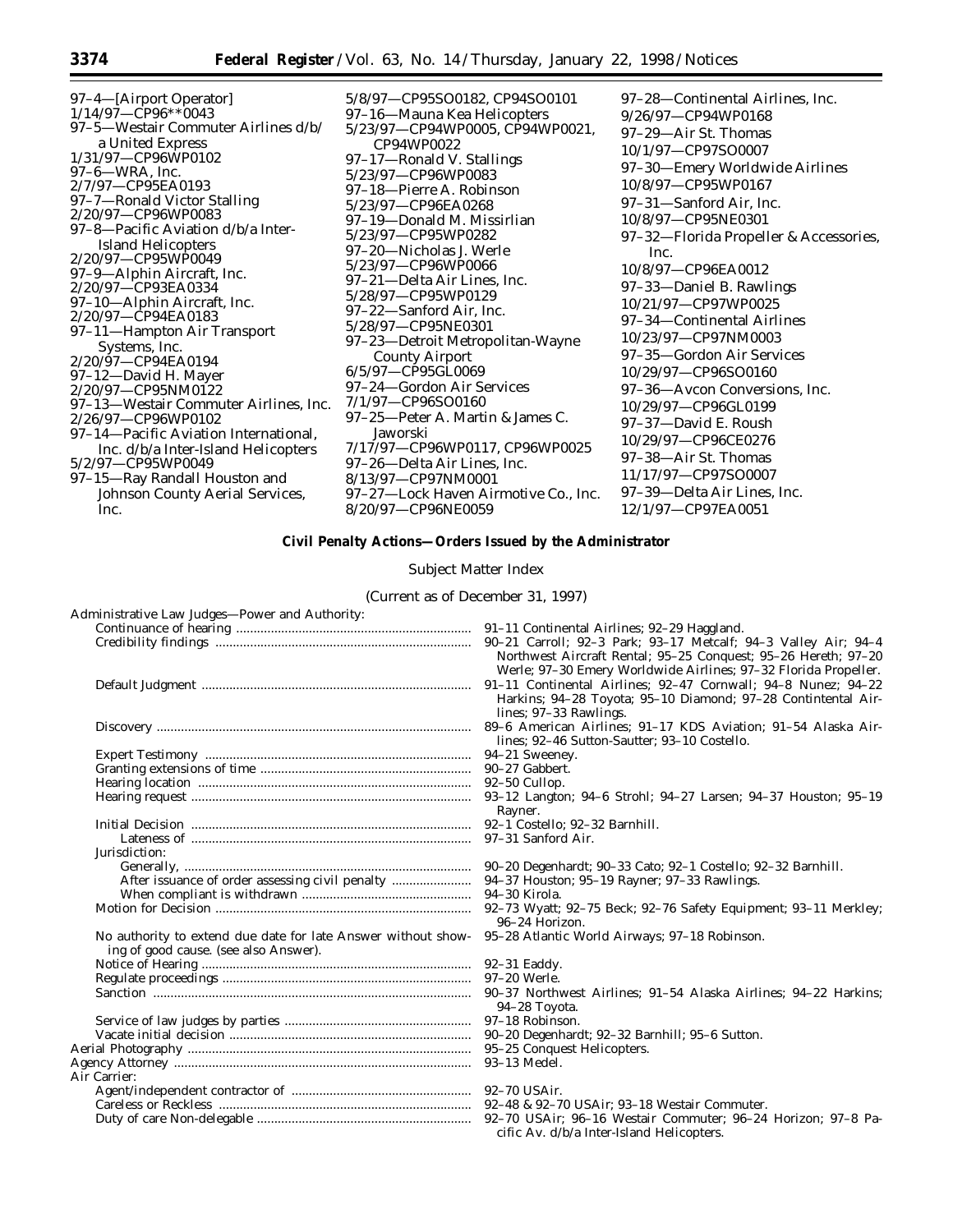|                                                                                                                       | 93-18 Westair 0                       |
|-----------------------------------------------------------------------------------------------------------------------|---------------------------------------|
|                                                                                                                       | copters.                              |
| Ground Security Coordinator, Failure to provide<br>Aircraft Maintenance (see also Airworthiness, Maintenance Manual): | 96-16 Westair C                       |
|                                                                                                                       | 90-11 Thunderl                        |
|                                                                                                                       | $93 - 36$ & $94 - 3$                  |
|                                                                                                                       | America West                          |
|                                                                                                                       | copters; 97-9                         |
|                                                                                                                       | Emery Worldy                          |
| Acceptable methods, techniques, and practices                                                                         | 96-3 America W                        |
|                                                                                                                       | 92–73 Wyatt.<br>96-18 Kilrain; 9      |
|                                                                                                                       | 96–18 Kilrain: 9                      |
|                                                                                                                       | 96–3 America W                        |
|                                                                                                                       | 94-38 Bohan: 9                        |
|                                                                                                                       | Emery Worldy                          |
| Aircraft Records:                                                                                                     |                                       |
|                                                                                                                       | 91-8 Watts Agri<br>96–4 South Aero    |
|                                                                                                                       | 91–8 Watts Agr                        |
|                                                                                                                       | Worldwide Ai                          |
|                                                                                                                       | 91-8 Watts Agri                       |
| Aircraft Weight and Balance (See Weight and Balance)                                                                  |                                       |
| Airmen:                                                                                                               |                                       |
|                                                                                                                       | $91-12$ & $91-31$<br>Shimp; 93–17     |
|                                                                                                                       | 92-49 Richardso                       |
|                                                                                                                       | $91 - 12$ & $91 - 31$                 |
|                                                                                                                       | Shimp; 92-47<br>Fenner.               |
|                                                                                                                       | 93-11 Merkley.                        |
|                                                                                                                       | $91-12$ & $91-31$                     |
|                                                                                                                       | Shimp.                                |
|                                                                                                                       | 92-47 Cornwall:                       |
|                                                                                                                       | 96–17 Fenner.<br>93-29 Sweeney.       |
| Air Operations Area (AOA):                                                                                            |                                       |
|                                                                                                                       | 90-19 Continen                        |
|                                                                                                                       | Lines.                                |
|                                                                                                                       | 90-19 Continen                        |
|                                                                                                                       | Operator]; 91<br>$91-58$ [Airpor      |
|                                                                                                                       | 91-4 [Airport O                       |
|                                                                                                                       | 90-19 Continen                        |
|                                                                                                                       | Operator.                             |
|                                                                                                                       | 90-19 Continen                        |
| Airport Security Program (ASP):                                                                                       | Operator].                            |
|                                                                                                                       | 91–4 [Airport C                       |
|                                                                                                                       | Operator]; 91                         |
|                                                                                                                       | 94–1 Delta Ai                         |
|                                                                                                                       | ropolitan.                            |
| Airport Operator:                                                                                                     | 90-12 Continen                        |
|                                                                                                                       | Operator]; 91                         |
|                                                                                                                       | $91-58$ [Airpor                       |
|                                                                                                                       | Metropolitan.                         |
| Air Traffic Control (ATC):                                                                                            | $91 - 12$ & $91 - 31$                 |
|                                                                                                                       | $91 - 12$ & $91 - 31$                 |
|                                                                                                                       | 91-12 Terry & N                       |
|                                                                                                                       | 91-12 Terry & N                       |
|                                                                                                                       | 91-12 Terry & N                       |
|                                                                                                                       | 91-8 Watts Agri                       |
|                                                                                                                       | 92–70 USAir:<br><b>West Airlines:</b> |
|                                                                                                                       | Inter-Island I                        |
|                                                                                                                       | Hampton; 97-                          |
|                                                                                                                       | Florida Propel                        |
|                                                                                                                       | 90-25 Gabbert.                        |

- Thunderbird Accessories; 91-8 Watts Agricultural Aviation; 93–36 & 94–3 Valley Air; 94–38 Bohan; 95–11 Horizon; 96–3 erica West Airlines; 97–8 Pacific Av. d/b/a Inter-Island Heliters; 97–9 Alphin; 97–10 Alphin; 97–11 Hampton; 97–30 ery Worldwide Airlines; 97–31 Sanford Air.
- America West Airlines.
- 
- Kilrain; 97–9 Alphin.
- Kilrain; 97–10 Alphin.
- America West Airlines.
- Bohan; 95–11 Horizon; 97–11 Hampton; 97–21 Delta; 97–30 ery Worldwide Airlines.
	- Watts Agricultural Aviation.
- South Aero.
- Watts Agricultural Aviation; 94–2 Woodhouse; 97–30 Emery rldwide Airlines; 97–31 Sanford Air.
- Watts Agricultural Aviation.
- & 91-31 Terry & Menne; 92-8 Watkins; 92-49 Richardson & mp; 93-17 Metcalf.
- Richardson & Shimp.
- & 91-31 Terry & Menne; 92-8 Watkins; 92-49 Richardson & mp; 92–47 Cornwall; 93–17 Metcalf; 93–29 Sweeney; 96–17 mer.
- 
- & 91-31 Terry & Menne; 92-8 Watkins; 92-49 Richardson & mp.
- Cornwall; 93–17 Metcalf.
- 
- 
- Continental Airlines; 91-33 Delta Air Lines; 94-1 Delta Air es
- Continental Airlines; 91-4 [Airport Operator]; 91-18 [Airport erator]; 91–40 [Airport Operator]; 91–41 [Airport Operator]; 58 [Airport Operator]; 96–1 [Airport Operator].
- [Airport Operator]; 91–33 Delta Air Lines.
- Continental Airlines; 91-4 [Airport Operator]; 91-58 [Airport rator].
- Continental Airlines; 91-4 [Airport Operator]; 91-58 [Airport erator].
- [Airport Operator]; 91-18 [Airport Operator]; 91-40 [Airport erator]; 91-41 [Airport Operator]; 91-58 [Airport Operator]; 94–1 Delta Air Lines; 96–1 [Airport Operator]; 97–23 Detroit Metolitan.
- Continental Airlines; 91-4 [Airport Operator]; 91-18 [Airport erator]; 91–40 [Airport Operator]; 91–41 [Airport Operator]; 58 [Airport Operator]; 96-1 [Airport Operator]; 97-23 Detroit ropolitan.
- & 91-31 Terry & Menne.
- & 91-31 Terry & Menne; 92-40 Wendt.
- Terry & Menne; 93-18 Westair Communter.
- Terry & Menne.
- Terry & Menne; 92-49 Richardson & Shimp.
- Watts Agricultural Aviation; 92-10 Flight Unlimited; 92-48 & 92–70 USAir; 94–2 Woodhouse; 95–11 Horizon; 96–3 America st Airlines; 96–18 Kilrain; 94–25 USAir; 97–8 Pacific Av. d/b/a Inter-Island Helicopters; 97–9 Alphin; 97–10 Alphin; 97–11 npton; 97–21 Delta; 97–30 Emery Worldwide Airlines; 97–32 rida Propeller.<br>Gabbert.
- 

ALJ may not extend due date for late Answer unless good cause 95–28 Atlantic World Airways; 97–18 Robinson; 97–33 Rawlings.shown.

Answer:

Westair Commuter; 97-8 Pacific Av. d/b/a Inter-Island Heliters.

Westair Commuter.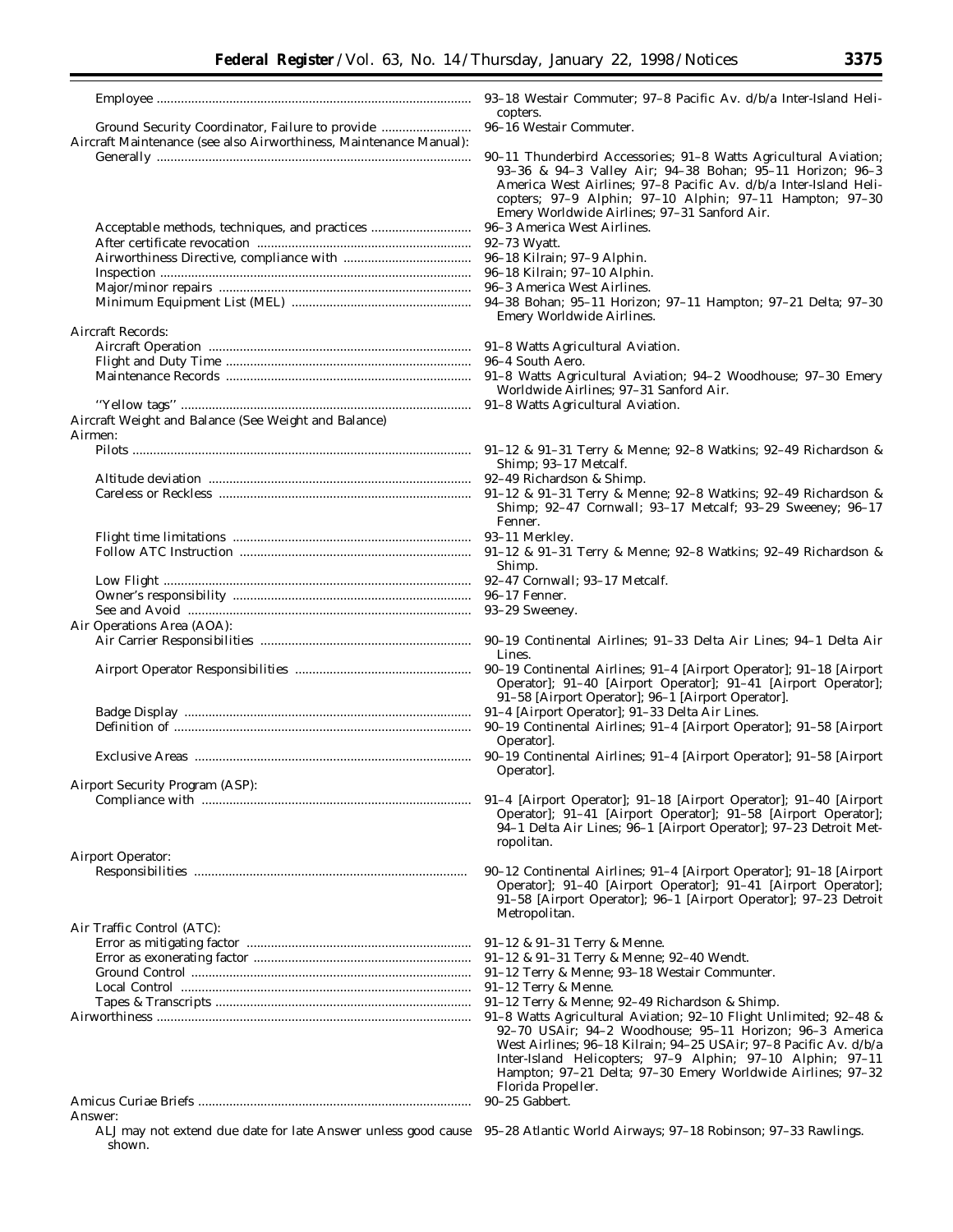п

|                                                                                                           | Beck; 92-76 Safety Equipment; 94-5 Grant; 94-29 Sutton; 94-30<br>Columna; 94-43 Perez; 95-10 Diamond; 95-28 Atlantic World<br>Airways; 97-18 Robinson; 97-19 Missirlian; 97-33 Rawlings; 97-<br>38 Air St. Thomas.                                                                                                                                                                                                                                                                                                                                                                                                                                                                                                                                                                                                                                                                                                                |
|-----------------------------------------------------------------------------------------------------------|-----------------------------------------------------------------------------------------------------------------------------------------------------------------------------------------------------------------------------------------------------------------------------------------------------------------------------------------------------------------------------------------------------------------------------------------------------------------------------------------------------------------------------------------------------------------------------------------------------------------------------------------------------------------------------------------------------------------------------------------------------------------------------------------------------------------------------------------------------------------------------------------------------------------------------------|
| Appeals (See also Timeliness; Mailing Rule):                                                              |                                                                                                                                                                                                                                                                                                                                                                                                                                                                                                                                                                                                                                                                                                                                                                                                                                                                                                                                   |
|                                                                                                           | Beck; 93-24 Steel City Aviation; 93-28 Strohl; 94-23 Perez; 95-13<br>Kilrain.                                                                                                                                                                                                                                                                                                                                                                                                                                                                                                                                                                                                                                                                                                                                                                                                                                                     |
|                                                                                                           | 4 Northwest Aircraft; 94-18 Luxemburg; 94-29 Sutton; 97-22<br>Sanford Air; 97-34 Continental Airlines; 97-38 Air St. Thomas.                                                                                                                                                                                                                                                                                                                                                                                                                                                                                                                                                                                                                                                                                                                                                                                                      |
|                                                                                                           | 95–19 Rayner.                                                                                                                                                                                                                                                                                                                                                                                                                                                                                                                                                                                                                                                                                                                                                                                                                                                                                                                     |
| Appeal dismissed as moot after complaint withdrawn                                                        | 92-9 Griffin.                                                                                                                                                                                                                                                                                                                                                                                                                                                                                                                                                                                                                                                                                                                                                                                                                                                                                                                     |
|                                                                                                           | 92-70 USAir.                                                                                                                                                                                                                                                                                                                                                                                                                                                                                                                                                                                                                                                                                                                                                                                                                                                                                                                      |
| Court of Appeals, appeal to (See Federal Courts)<br>"Good Cause" for Late-Filed Brief or Notice of Appeal | 90–3 Metz; 90–27 Gabbert; 90–39 Hart; 91–10 Graham; 91–24 Esau;                                                                                                                                                                                                                                                                                                                                                                                                                                                                                                                                                                                                                                                                                                                                                                                                                                                                   |
|                                                                                                           | 91-48 Wendt; 91-50 & 92-1 Costello; 92-3 Park; 92-17 Giuffrida;<br>92-39 Beck; 92-41 Moore & Sabre Associates; 92-52 Beck; 92-57<br>Detroit Metro Wayne Co. Airport; 92-69 McCabe; 93-23 Allen;<br>93-27 Simmons; 93-31 Allen; 95-2 Meronek; 95-9 Woodhouse;<br>95-25 Conquest; 97-6 WRA; 97-7 Stalling; 97-28 Continental;                                                                                                                                                                                                                                                                                                                                                                                                                                                                                                                                                                                                       |
|                                                                                                           | 97-38 Air St. Thomas.                                                                                                                                                                                                                                                                                                                                                                                                                                                                                                                                                                                                                                                                                                                                                                                                                                                                                                             |
|                                                                                                           |                                                                                                                                                                                                                                                                                                                                                                                                                                                                                                                                                                                                                                                                                                                                                                                                                                                                                                                                   |
|                                                                                                           |                                                                                                                                                                                                                                                                                                                                                                                                                                                                                                                                                                                                                                                                                                                                                                                                                                                                                                                                   |
|                                                                                                           | Kilrain; 96–5 Alphin Aircraft.                                                                                                                                                                                                                                                                                                                                                                                                                                                                                                                                                                                                                                                                                                                                                                                                                                                                                                    |
|                                                                                                           | 91-50 Costello; 93-2 & 93-3 Wendt; 93-24 Steel City Aviation;<br>93-32 Nunez.                                                                                                                                                                                                                                                                                                                                                                                                                                                                                                                                                                                                                                                                                                                                                                                                                                                     |
|                                                                                                           | 89-1 Gressani; 89-7 Zenkner; 90-11 Thunderbird Accessories; 90-<br>35 P. Adams; 90-39 Hart; 91-7 Pardue; 91-10 Graham; 91-20<br>Bargen; 91-43, 91-44, 91-46 & 91-47 Delta Air Lines; 92-11<br>Alilin; 92-15 Dillman; 92-18 Bargen; 92-34 Carrell; 92-35 Bay<br>Land Aviation; 92-36 Southwest Airlines; 92-45 O'Brien; 92-56<br>Montauk Caribbean Airways; 92-67 USAir; 92-68 Weintraub; 92-<br>78 TWA; 93-7 Dunn; 93-8 Nunez; 93-20 Smith; 93-23 & 93-31<br>Allen; 93-34 Castle Aviation; 93-35 Steel City Aviation; 94-12<br>Bartusiak; 94-24 Page; 94-26 French Aircraft; 94-34 American<br>International Airways; 94-35 American International Airways;<br>94-36 American International Airways; 95-4 Hanson; 95-22 &<br>96–5 Alphin Aircraft; 96–2 Skydiving Center; 96–13 Winslow;<br>97-3 [Airport Operator], 97-6 WRA, Inc.; 97-15 Houston & John-<br>son County; 97-35 Gordon Air Services; 97-36 Avcon; 97-37<br>Roush. |
|                                                                                                           | 92-39 Beck; 94-15 Columna; 95-9 Woodhouse; 95-23 Atlantic<br>World Airways; 96-20 Missirlian; 97-2 Sanford Air.                                                                                                                                                                                                                                                                                                                                                                                                                                                                                                                                                                                                                                                                                                                                                                                                                   |
|                                                                                                           | 90-4 Metz; 90-27 Gabbert; 91-45 Park, 92-7 West; 92-17 Giuffrida;<br>92-39 Beck; 93-7 Dunn; 94-15 Columna; 94-23 Perez; 94-30<br>Columna; 95-9 Woodhouse; 95-23 Atlantic World Airways; 96-<br>20 Missirlian; 97-2 Sanford Air.                                                                                                                                                                                                                                                                                                                                                                                                                                                                                                                                                                                                                                                                                                   |
| Service of brief:                                                                                         |                                                                                                                                                                                                                                                                                                                                                                                                                                                                                                                                                                                                                                                                                                                                                                                                                                                                                                                                   |
|                                                                                                           | 90-3 Metz; 90-39 Hart; 91-50 Costello 92-7 West; 92-69 McCabe;<br>93-27 Simmons; 95-2 Meronek; 95-9 Woodhouse; 95-15 Alphin<br>Aviation; 96-14 Midtown Neon Sign Corp.; 97-7 & 97-17 Stal-                                                                                                                                                                                                                                                                                                                                                                                                                                                                                                                                                                                                                                                                                                                                        |

lings; 97–28 Continental; 97–38 Air St. Thomas.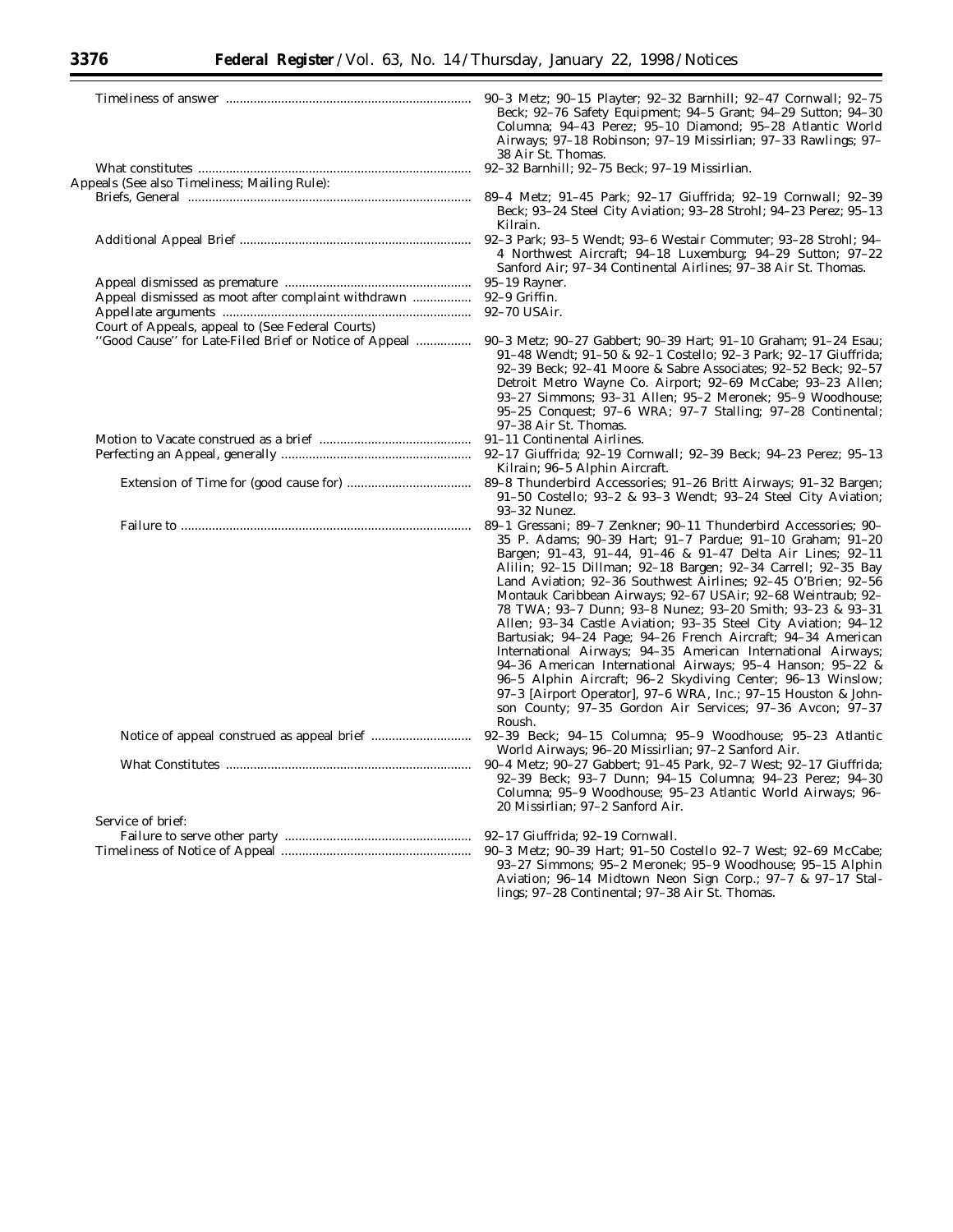|                                                                                                                            | 89-2 Lincoln-Walker; 89-3 Sittko; 90-4 Nordrum; 90-5 Sussman;<br>90-6 Dabaghian; 90-7 Steele; 90-8 Jenkins; 90-9 Van Zandt; 90-<br>13 O'Dell; 90-14 Miller; 90-28 Puleo; 90-29 Sealander; 90-30<br>Steidinger; 90-34 D. Adams; 90-40 & 90-41 Westair Commuter<br>Airlines; 91-1 Nestor; 91-5 Jones; 91-6 Lowery; 91-13 Kreamer;<br>91-14 Swanton; 91-15 Knipe; 91-16 Lopez; 91-19 Bayer; 91-21<br>Britt Airways; 91-22 Omega Silicone Co.; 91-23 Continental Air-<br>lines; 91-25 Sanders; 91-27 Delta Air Lines; 91-28 Continental<br>Airlines; 91-29 Smith; 91-34 GASPRO; 91-35 M. Graham; 91-36;<br>Howard; 91–37 Vereen; 91–38 America West; 91–42 Pony Ex-<br>press; 91-49 Shields; 91-56 Mayhan; 91-57 Britt Airways; 91-59<br>Griffin; 91-60 Brinton; 92-2 Koller; 92-4 Delta Air Lines; 92-6<br>Rothgeb; 92-12 Bertetto; 92-20 Delta Air Lines; 92-21 Cronberg;<br>92-22, 92-23, 92-24, 92-25, 92-26 & 92-28 Delta Air Lines; 92-<br>33 Port Authority of NY & NJ; 92-42 Jayson; 92-43 Delta Air<br>Lines; 92-44 Owens; 92-53 Humble; 92-54 & 92-55 Northwest<br>Airlines; 92–60 Costello; 92–61 Romerdahl; 92–62 USAir; 92–63<br>Schaefer; 92–64 & 92–65 Delta Air Lines; 92–66 Sabre Associates<br>& Moore; 92–79 Delta Air Lines; 93–1 Powell & Co.; 93–4 Harrah;<br>93–14 Fenske; 93–15 Brown; 93–21 Delta Air Lines ; 93–22<br>Yannotone; 93–26 Delta Air Lines; 93–33 HPH Aviation; 94–9 B &<br>G Instruments; 94–10 Boyle; 94–11 Pan American Airways; 94–13<br>Boyle; 94-14 B & G Instruments; 94-16 Ford; 94-33 Trans World<br>Airlines; 94-41 Dewey Towner; 94-42 Taylor; 95-1 Diamond<br>Aviation; 95-3 Delta Air Lines; 95-5 Araya; 95-6 Sutton; 95-7<br>Empire Airlines; 95-20 USAir; 95-21 Faisca; 95-24 Delta Air<br>Lines; 96-7 Delta Air Lines; 96-8 Empire Airlines; 96-10 USAir,<br>96-11 USAir, 96-12 USAir; 96-21 Houseal; 97-4 [Airport Opera-<br>tor]; 97-5 WestAir; 97-25 Martin & Jaworski; 97-26 Delta Air |
|----------------------------------------------------------------------------------------------------------------------------|----------------------------------------------------------------------------------------------------------------------------------------------------------------------------------------------------------------------------------------------------------------------------------------------------------------------------------------------------------------------------------------------------------------------------------------------------------------------------------------------------------------------------------------------------------------------------------------------------------------------------------------------------------------------------------------------------------------------------------------------------------------------------------------------------------------------------------------------------------------------------------------------------------------------------------------------------------------------------------------------------------------------------------------------------------------------------------------------------------------------------------------------------------------------------------------------------------------------------------------------------------------------------------------------------------------------------------------------------------------------------------------------------------------------------------------------------------------------------------------------------------------------------------------------------------------------------------------------------------------------------------------------------------------------------------------------------------------------------------------------------------------------------------------------------------------------------------------------------------------------------------------------------------------------------------------------|
| Assault (See also Battery, and Passenger Misconduct)                                                                       | Lines; 97–27 Lock Haven; 97–39 Delta Air Lines.                                                                                                                                                                                                                                                                                                                                                                                                                                                                                                                                                                                                                                                                                                                                                                                                                                                                                                                                                                                                                                                                                                                                                                                                                                                                                                                                                                                                                                                                                                                                                                                                                                                                                                                                                                                                                                                                                              |
|                                                                                                                            | 96–6 Ignatov; 97–12 Mayer.                                                                                                                                                                                                                                                                                                                                                                                                                                                                                                                                                                                                                                                                                                                                                                                                                                                                                                                                                                                                                                                                                                                                                                                                                                                                                                                                                                                                                                                                                                                                                                                                                                                                                                                                                                                                                                                                                                                   |
|                                                                                                                            |                                                                                                                                                                                                                                                                                                                                                                                                                                                                                                                                                                                                                                                                                                                                                                                                                                                                                                                                                                                                                                                                                                                                                                                                                                                                                                                                                                                                                                                                                                                                                                                                                                                                                                                                                                                                                                                                                                                                              |
| Attorney Fees (See EAJA)                                                                                                   | 90-39 Hart; 91-12 Terry & Menne; 92-49 Richardson & Shimp.                                                                                                                                                                                                                                                                                                                                                                                                                                                                                                                                                                                                                                                                                                                                                                                                                                                                                                                                                                                                                                                                                                                                                                                                                                                                                                                                                                                                                                                                                                                                                                                                                                                                                                                                                                                                                                                                                   |
|                                                                                                                            | 94–2 Woodhouse.                                                                                                                                                                                                                                                                                                                                                                                                                                                                                                                                                                                                                                                                                                                                                                                                                                                                                                                                                                                                                                                                                                                                                                                                                                                                                                                                                                                                                                                                                                                                                                                                                                                                                                                                                                                                                                                                                                                              |
|                                                                                                                            | 91–2 Continental Airlines.                                                                                                                                                                                                                                                                                                                                                                                                                                                                                                                                                                                                                                                                                                                                                                                                                                                                                                                                                                                                                                                                                                                                                                                                                                                                                                                                                                                                                                                                                                                                                                                                                                                                                                                                                                                                                                                                                                                   |
| Battery (See also Assault and Passenger Misconduct)                                                                        | 96-6 Ignatov; 97-12 Mayer.                                                                                                                                                                                                                                                                                                                                                                                                                                                                                                                                                                                                                                                                                                                                                                                                                                                                                                                                                                                                                                                                                                                                                                                                                                                                                                                                                                                                                                                                                                                                                                                                                                                                                                                                                                                                                                                                                                                   |
| Certificates and Authorizations Surrender when revoked<br>Civil Air Security National Airport Inspection Program (CASNAIP) | 92–73 Wyatt.<br>91–4 [Airport Operator]; 91–18 [Airport Operator]; 91–40 [Airport<br>Operator]; 91–41 [Airport Operator]; 91–58 [Airport Operator].                                                                                                                                                                                                                                                                                                                                                                                                                                                                                                                                                                                                                                                                                                                                                                                                                                                                                                                                                                                                                                                                                                                                                                                                                                                                                                                                                                                                                                                                                                                                                                                                                                                                                                                                                                                          |
| Civil Penalty Amount (See Sanction)                                                                                        |                                                                                                                                                                                                                                                                                                                                                                                                                                                                                                                                                                                                                                                                                                                                                                                                                                                                                                                                                                                                                                                                                                                                                                                                                                                                                                                                                                                                                                                                                                                                                                                                                                                                                                                                                                                                                                                                                                                                              |
| Closing Argument (See Final Oral Argument) Collateral Estoppel  91-8 Watts Agricultural Aviation.<br>Complaint:            |                                                                                                                                                                                                                                                                                                                                                                                                                                                                                                                                                                                                                                                                                                                                                                                                                                                                                                                                                                                                                                                                                                                                                                                                                                                                                                                                                                                                                                                                                                                                                                                                                                                                                                                                                                                                                                                                                                                                              |
| No Timely Answer to (See Answer)                                                                                           |                                                                                                                                                                                                                                                                                                                                                                                                                                                                                                                                                                                                                                                                                                                                                                                                                                                                                                                                                                                                                                                                                                                                                                                                                                                                                                                                                                                                                                                                                                                                                                                                                                                                                                                                                                                                                                                                                                                                              |
|                                                                                                                            |                                                                                                                                                                                                                                                                                                                                                                                                                                                                                                                                                                                                                                                                                                                                                                                                                                                                                                                                                                                                                                                                                                                                                                                                                                                                                                                                                                                                                                                                                                                                                                                                                                                                                                                                                                                                                                                                                                                                              |
| Staleness (See Stale Complaint Rule)                                                                                       |                                                                                                                                                                                                                                                                                                                                                                                                                                                                                                                                                                                                                                                                                                                                                                                                                                                                                                                                                                                                                                                                                                                                                                                                                                                                                                                                                                                                                                                                                                                                                                                                                                                                                                                                                                                                                                                                                                                                              |
| Statute of Limitations (See Statute of Limitations)                                                                        |                                                                                                                                                                                                                                                                                                                                                                                                                                                                                                                                                                                                                                                                                                                                                                                                                                                                                                                                                                                                                                                                                                                                                                                                                                                                                                                                                                                                                                                                                                                                                                                                                                                                                                                                                                                                                                                                                                                                              |
|                                                                                                                            |                                                                                                                                                                                                                                                                                                                                                                                                                                                                                                                                                                                                                                                                                                                                                                                                                                                                                                                                                                                                                                                                                                                                                                                                                                                                                                                                                                                                                                                                                                                                                                                                                                                                                                                                                                                                                                                                                                                                              |
| Compliance & Enforcement Program:                                                                                          |                                                                                                                                                                                                                                                                                                                                                                                                                                                                                                                                                                                                                                                                                                                                                                                                                                                                                                                                                                                                                                                                                                                                                                                                                                                                                                                                                                                                                                                                                                                                                                                                                                                                                                                                                                                                                                                                                                                                              |
|                                                                                                                            |                                                                                                                                                                                                                                                                                                                                                                                                                                                                                                                                                                                                                                                                                                                                                                                                                                                                                                                                                                                                                                                                                                                                                                                                                                                                                                                                                                                                                                                                                                                                                                                                                                                                                                                                                                                                                                                                                                                                              |
|                                                                                                                            | Lines.                                                                                                                                                                                                                                                                                                                                                                                                                                                                                                                                                                                                                                                                                                                                                                                                                                                                                                                                                                                                                                                                                                                                                                                                                                                                                                                                                                                                                                                                                                                                                                                                                                                                                                                                                                                                                                                                                                                                       |
|                                                                                                                            | 89-5 Schultz; 90-23 Broyles; 90-33 Cato; 90-37 Northwest Airlines;<br>91–3 Lewis; 92–5 Delta Air Lines.                                                                                                                                                                                                                                                                                                                                                                                                                                                                                                                                                                                                                                                                                                                                                                                                                                                                                                                                                                                                                                                                                                                                                                                                                                                                                                                                                                                                                                                                                                                                                                                                                                                                                                                                                                                                                                      |
| Concealment of Weapons (See Weapons Violations)                                                                            |                                                                                                                                                                                                                                                                                                                                                                                                                                                                                                                                                                                                                                                                                                                                                                                                                                                                                                                                                                                                                                                                                                                                                                                                                                                                                                                                                                                                                                                                                                                                                                                                                                                                                                                                                                                                                                                                                                                                              |
| Constitutionality of Regulations (See also Double Jeopardy)                                                                | 90-12, 90-18 & 90-19 Continental Airlines.<br>90–12 Continental Airlines; 90–18 Continental Airlines; 90–19 Con-<br>tinental Airlines; 90-37 Northwest Airlines; 96-1 [Airport Opera-<br>tor]; 96-25 USAir; 97-16 Mauna Kea; 97-34 Continental Airlines.                                                                                                                                                                                                                                                                                                                                                                                                                                                                                                                                                                                                                                                                                                                                                                                                                                                                                                                                                                                                                                                                                                                                                                                                                                                                                                                                                                                                                                                                                                                                                                                                                                                                                     |
|                                                                                                                            | 90-25 Gabbert; 92-29 Haggland.                                                                                                                                                                                                                                                                                                                                                                                                                                                                                                                                                                                                                                                                                                                                                                                                                                                                                                                                                                                                                                                                                                                                                                                                                                                                                                                                                                                                                                                                                                                                                                                                                                                                                                                                                                                                                                                                                                               |
| Corrective Action (See Sanction)                                                                                           |                                                                                                                                                                                                                                                                                                                                                                                                                                                                                                                                                                                                                                                                                                                                                                                                                                                                                                                                                                                                                                                                                                                                                                                                                                                                                                                                                                                                                                                                                                                                                                                                                                                                                                                                                                                                                                                                                                                                              |
| Counsel:                                                                                                                   |                                                                                                                                                                                                                                                                                                                                                                                                                                                                                                                                                                                                                                                                                                                                                                                                                                                                                                                                                                                                                                                                                                                                                                                                                                                                                                                                                                                                                                                                                                                                                                                                                                                                                                                                                                                                                                                                                                                                              |
|                                                                                                                            |                                                                                                                                                                                                                                                                                                                                                                                                                                                                                                                                                                                                                                                                                                                                                                                                                                                                                                                                                                                                                                                                                                                                                                                                                                                                                                                                                                                                                                                                                                                                                                                                                                                                                                                                                                                                                                                                                                                                              |
| No right to assigned counsel (See Due Process)<br>Credibility of Witnesses:                                                |                                                                                                                                                                                                                                                                                                                                                                                                                                                                                                                                                                                                                                                                                                                                                                                                                                                                                                                                                                                                                                                                                                                                                                                                                                                                                                                                                                                                                                                                                                                                                                                                                                                                                                                                                                                                                                                                                                                                              |
|                                                                                                                            | 95–25 Conquest Helicopters; 95–26 Hereth; 97–32 Florida Propeller.                                                                                                                                                                                                                                                                                                                                                                                                                                                                                                                                                                                                                                                                                                                                                                                                                                                                                                                                                                                                                                                                                                                                                                                                                                                                                                                                                                                                                                                                                                                                                                                                                                                                                                                                                                                                                                                                           |
|                                                                                                                            | 97-9 Alphin.                                                                                                                                                                                                                                                                                                                                                                                                                                                                                                                                                                                                                                                                                                                                                                                                                                                                                                                                                                                                                                                                                                                                                                                                                                                                                                                                                                                                                                                                                                                                                                                                                                                                                                                                                                                                                                                                                                                                 |
|                                                                                                                            | 90–21 Carroll; 92–3 Park; 93–17 Metcalf; 95–26 Hereth; 97–20<br>Werle; 97-30 Emery Worldwide Airlines; 97-32 Florida Propeller.                                                                                                                                                                                                                                                                                                                                                                                                                                                                                                                                                                                                                                                                                                                                                                                                                                                                                                                                                                                                                                                                                                                                                                                                                                                                                                                                                                                                                                                                                                                                                                                                                                                                                                                                                                                                              |
|                                                                                                                            | 90-27 Gabbert; 93-17 Metcalf; 96-3 America West Airlines.                                                                                                                                                                                                                                                                                                                                                                                                                                                                                                                                                                                                                                                                                                                                                                                                                                                                                                                                                                                                                                                                                                                                                                                                                                                                                                                                                                                                                                                                                                                                                                                                                                                                                                                                                                                                                                                                                    |
|                                                                                                                            | 94-4 Northwest Aircraft Rental.<br>97-20 Werle.                                                                                                                                                                                                                                                                                                                                                                                                                                                                                                                                                                                                                                                                                                                                                                                                                                                                                                                                                                                                                                                                                                                                                                                                                                                                                                                                                                                                                                                                                                                                                                                                                                                                                                                                                                                                                                                                                              |
|                                                                                                                            | 92-32 Barnhill.                                                                                                                                                                                                                                                                                                                                                                                                                                                                                                                                                                                                                                                                                                                                                                                                                                                                                                                                                                                                                                                                                                                                                                                                                                                                                                                                                                                                                                                                                                                                                                                                                                                                                                                                                                                                                                                                                                                              |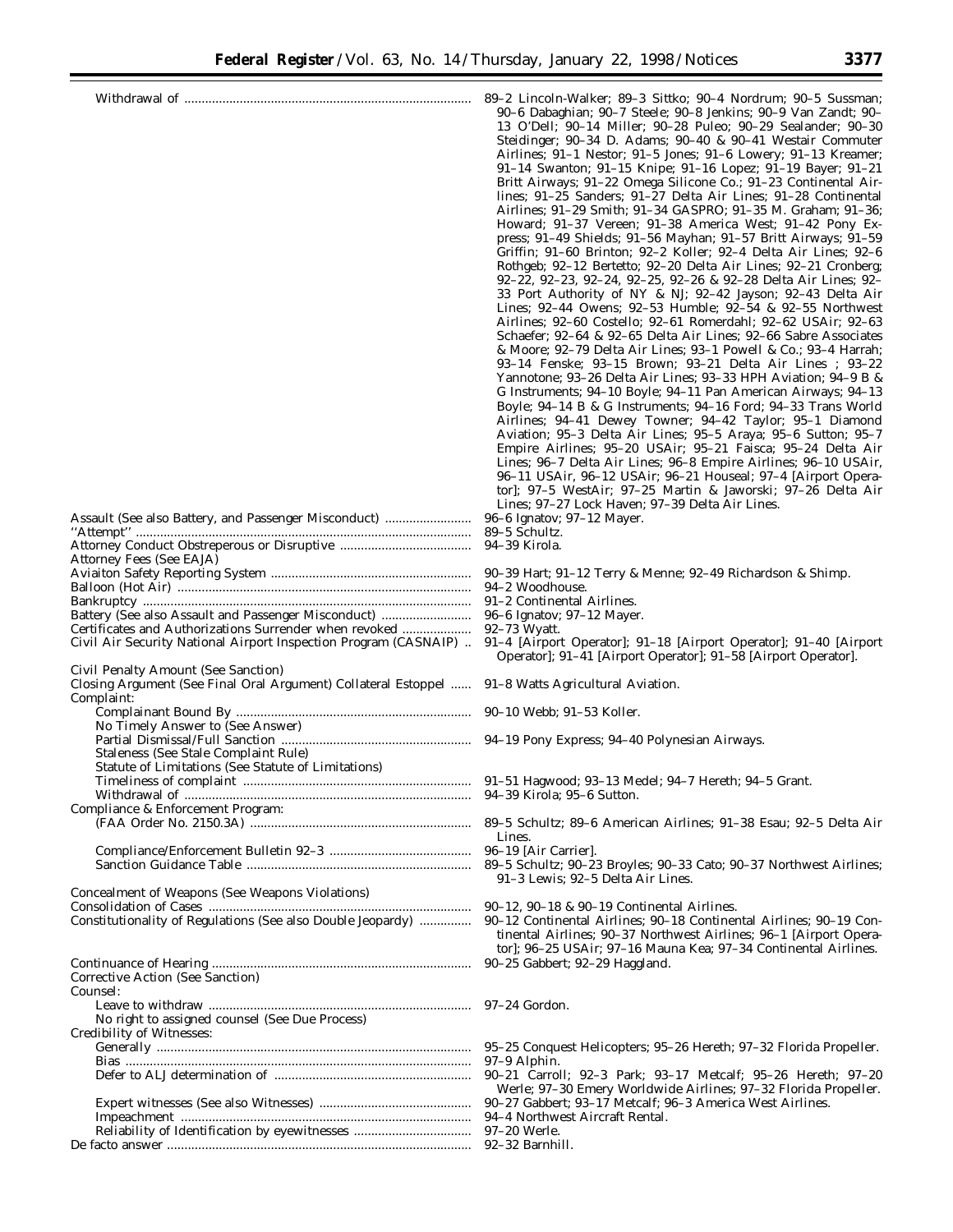| lines.                                                                                      |
|---------------------------------------------------------------------------------------------|
| 89-5 Schultz; 92-10 Flight Unlimited; 95-16 Mulhall; 95-17 Larry's                          |
| Flying Service; 97-11 Hampton.                                                              |
|                                                                                             |
| lines.                                                                                      |
|                                                                                             |
|                                                                                             |
|                                                                                             |
| Costello.                                                                                   |
|                                                                                             |
|                                                                                             |
|                                                                                             |
|                                                                                             |
| west Airlines; 96–1 [Airport Operator]; 97–8 Pacific Av. d/b/a<br>Inter-Island Helicopters. |
|                                                                                             |
|                                                                                             |
|                                                                                             |
|                                                                                             |

#### EAJA:

|                                                                   | <i>ฮ</i> ∪−⊥7 พน |
|-------------------------------------------------------------------|------------------|
|                                                                   | ota.             |
|                                                                   | 95-27 Vall       |
|                                                                   | $95-9$ Woo       |
|                                                                   | 95-27 Vall       |
|                                                                   | 96-22 Woo        |
|                                                                   | 91-52 KDS        |
|                                                                   | 92-74 Wei        |
|                                                                   | 96-22 Woo        |
|                                                                   | $93-29$ Swe      |
|                                                                   | 95-27 Vall       |
|                                                                   | 91-52 KDS        |
|                                                                   | 95-18 Paci       |
|                                                                   | $91 - 52$ & 9    |
|                                                                   | 27 Valle         |
|                                                                   | 95-27 Vall       |
| Evidence (See Proof & Evidence)                                   |                  |
|                                                                   | $93-10$ Cos      |
| <b>Expert Witnesses (See Witness)</b>                             |                  |
| <b>Extension of Time:</b>                                         |                  |
|                                                                   | $89-6$ Amer      |
|                                                                   | 89-7 Zenk        |
|                                                                   | $89-8$ Thur      |
|                                                                   | 89-8 Thur        |
|                                                                   | 90-27 Gab        |
|                                                                   | 92-7 West        |
|                                                                   | 91-17 KDS        |
| Federal Rules of Evidence (See also Proof & Evidence):            |                  |
|                                                                   | $96 - 25$ US/    |
|                                                                   | 95-16 Mul        |
|                                                                   | 96-24 Hor        |
|                                                                   | 92-3 Park.       |
|                                                                   |                  |
| Firearms (See Weapons)                                            |                  |
|                                                                   | 95-8 Chart       |
| Flight & Duty Time:                                               |                  |
| Circumstances beyond crew's control:                              |                  |
|                                                                   | 95–8 Chart       |
|                                                                   | 95-8 Chart       |
|                                                                   | 95-8 Chart       |
|                                                                   | 95-8 Chart       |
|                                                                   | 96-4 Soutl       |
|                                                                   | 95-8 Chart       |
|                                                                   | 95-8 Chart       |
|                                                                   | 95-8 Chart       |
|                                                                   | 94-20 Con        |
|                                                                   | 93-10 Cos        |
|                                                                   | 95-26 Her        |
| Guns (See Weapons)                                                |                  |
| Ground Security Coordinator (See also Air Carrier; Standard Secu- | 96-16 Wes        |
| rity Program): Failure to provide.                                |                  |
| Hazardous Materials:                                              |                  |

|        |  |  |  | 89–6 American Airlines: $90-12$ . $90-18$ & $90-19$ Continental Air- |  |
|--------|--|--|--|----------------------------------------------------------------------|--|
| lines. |  |  |  |                                                                      |  |
|        |  |  |  | 89–5 Schultz: 92–10 Flight Unlimited: 95–16 Mulhall: 95–17 Larry's   |  |

- Flying Service; 97–11 Hampton.
- 89-6 American Airlines; 90-12, 90-18 & 90-19 Continental Airlines.
- 91-54 Alaska Airlines.
- 91-54 Alaska Airlines.
- 90-18 & 90-19 Continental Airlines; 91-17 KDS Aviation; 93-10 Costello.
- 91-17 KDS Aviation; 91-54 Alaska Airlines.
- 92-46 Sutton-Sautter.
- 95-8 Charter Airlines; 96-26 Midtown.
- 89-6 American Airlines; 90-12 Continental Airlines; 90-37 Northwest Airlines; 96–1 [Airport Operator]; 97–8 Pacific Av. d/b/a Inter-Island Helicopters.
- 90-27 Gabbert.

Inter-Island Helicopters.

- 
- 97-8 Pacific Av. d/b/a Inter-Island Helicopters; 97-9 Alphin. Violation of ....................................................................................... 89–6 American Airlines; 90–12 Continental Airlines; 90–37 Northwest Airlines; 96–1 [Airport Operator]; 97–8 Pacific Av. d/b/a
	- Adversary Adjudication ................................................................... 90–17 Wilson; 91–17 & 91–52 KDS Aviation; 94–17 TCI; 95–12 Toy
		- ota.
		- 5-27 Valley Air. 5-9 Woodhouse.
		- 5-27 Valley Air.
		- $6-22$  Woodhouse.
		- 1-52 KDS Aviation.
		- 2-74 Wendt: 96-22 Woodhouse.
		- 6-22 Woodhouse.
		- 3-29 Sweeney.
		- 5–27 Valley Air.
		- 1-52 KDS Aviation.
		- 5-18 Pacific Sky.
		- 1-52 & 92-71 KDS Aviation; 93-9 Wendt; 95-18 Pacific Sky; 95-27 Valley Air; 96–15 Valley Air.

5-27 Valley Air.

3-10 Costello; 95-16 Mulhall; 95-19 Rayner.

9-6 American Airlines; 92-41 Moore & Sabre Associates. 9-7 Zenkner: 90-39 Hart. 9-8 Thunderbird Accessories. 9-8 Thunderbird Accessories; 93-3 Wendt. 0-27 Gabbert. 2-7 West; 97-1 Midtown Neon Sign. 1-17 KDS Aviation.

6-25 USAir. 5-16 Mulhall: 96-25 USAir. 6-24 Horizon; 96-25 USAir.<br>2-3 Park. 5-8 Charter Airlines. 5-8 Charter Airlines. 5-8 Charter Airlines. 5-8 Charter Airlines. 5-8 Charter Airlines. 6-4 South Aero. 5-8 Charter Airlines; 96-4 South Aero. 5-8 Charter Airlines.

- 5-8 Charter Airlines.
- 4-20 Conquest Helicopters.
- 3-10 Costello.
- 5-26 Hereth.

96–16 WestAir Commuter.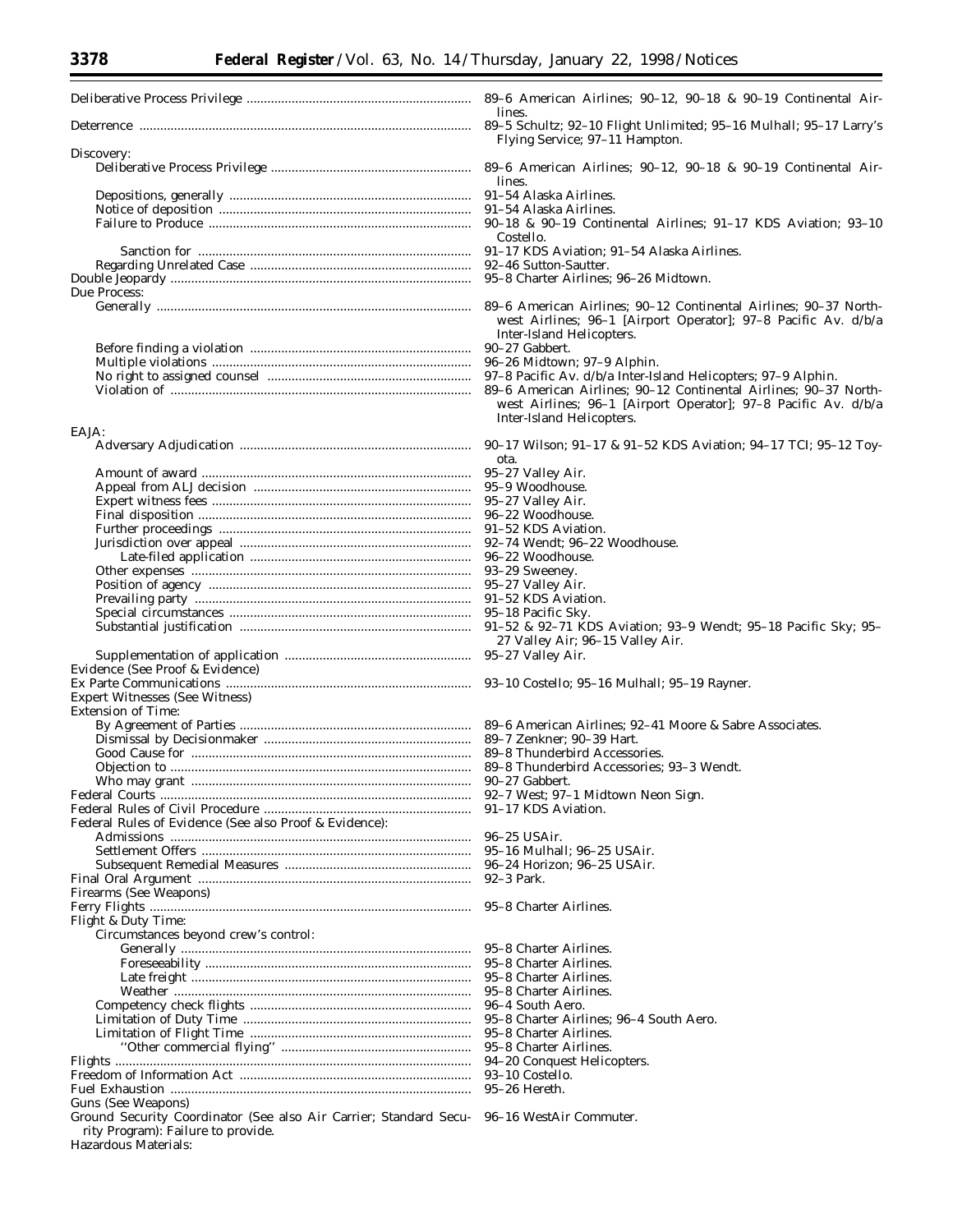|                                                                   | 90–37 Northwest<br>19 Pony Expre       |
|-------------------------------------------------------------------|----------------------------------------|
|                                                                   | 95-16, Mulhall                         |
|                                                                   | 92-77 TCI: 94-2                        |
|                                                                   | Midtown.                               |
|                                                                   | 92-77 TCI; 94-28                       |
|                                                                   | 92-77 TCI; 94-28                       |
|                                                                   | 95-16 Mulhall.                         |
|                                                                   | 95–16 Mulhall.<br>92-77 TCI; 94-28     |
|                                                                   | 92-77 TCI; 94-28                       |
|                                                                   | 95–16 Mulhall.                         |
|                                                                   | 92-77 TCI: 94-31                       |
|                                                                   | 94–17 TCI; 95–12                       |
|                                                                   | 95–16 Mulhall.                         |
|                                                                   | 97-1 Midtown Ne                        |
|                                                                   | 92-77 TCI; 94-19                       |
|                                                                   | 94–4 Northwest A                       |
|                                                                   | 92–32 Barnhill.                        |
| Interference with crewmembers (See also Passenger Misconduct; As- | 92-3 Park; 96-6 I                      |
| sault).                                                           |                                        |
|                                                                   | 89–6 American A                        |
|                                                                   | 32 Detroit Metr                        |
|                                                                   | 89-6 American A                        |
| Jurisdiction:                                                     |                                        |
| After Order Assessing Civil.                                      | 90-20 Degenhard                        |
|                                                                   | 94-37 Houston; 9                       |
|                                                                   | 94-39 Kirola.                          |
|                                                                   | 90-12 Continenta                       |
|                                                                   | 92–74 Wendt; 96-                       |
|                                                                   | 92-76 Safety Equ                       |
|                                                                   | 90–11 Thunderbii                       |
| Knowledge of concealed weapon (See also Weapons Violation)        | 89-5 Schultz; 90-                      |
| Laches (See Unreasonable Delay)                                   |                                        |
|                                                                   | 89-7 Zenkner; 90                       |
|                                                                   | Hart.                                  |
|                                                                   | 89–6 American A                        |
| Maintenance (See Aircraft Maintenance)                            |                                        |
|                                                                   | 93-36 Valley Air.                      |
|                                                                   | 90–11 Thunderbii                       |
|                                                                   | 96-3 America We                        |
|                                                                   | 96-3 America We                        |
|                                                                   | 96-3 America We                        |
| Minimum Equipment List (MEL) (See Aircraft Maintenance)           | peller.                                |
|                                                                   | <b>92–9 Griffin</b> ; <b>94–</b> 1     |
| National Aviation Safety Inspection Program (NASIP)               | 90-16 Rocky Mou                        |
| National Transportation Safety Board:                             |                                        |
|                                                                   |                                        |
|                                                                   | Commuter.                              |
|                                                                   | 90-11 Thunderbii                       |
|                                                                   | 92-31 Eaddy.                           |
| Notice of Proposed Civil Penalty:                                 |                                        |
|                                                                   | 91-9 Continental                       |
|                                                                   | 93-12 Langton.                         |
|                                                                   | 90–17 Wilson.                          |
|                                                                   | $91-12$ & $91-31$                      |
|                                                                   | Fenner.                                |
| Responsibility of aircraft owner/operator for actions of pilot    | 96-17 Fenner.                          |
| Oral Argument before Administrator on appeal:                     |                                        |
|                                                                   | 92–16 Wendt.<br>92-27 Wendt.           |
| Order Assessing Civil Penalty:                                    |                                        |
|                                                                   | 92–1 Costello; 95                      |
|                                                                   | 95–19 Rayner.                          |
|                                                                   | 89–4 Metz; 90–1                        |
|                                                                   | 97–7 Stalling.                         |
| Parts Manufacturer Approval (PMA): Failure to obtain              | 93-19 Pacific Sky                      |
|                                                                   | 92-3 Park.                             |
|                                                                   |                                        |
|                                                                   |                                        |
|                                                                   | 96-6 Ignatov; 97-<br>96-6 Ignatov; 97- |
|                                                                   | 92-37 Giuffrida.                       |
| Penalty (See Sanction; Hazardous Materials)                       | 97-12 Mayer.                           |

rthwest Airlines; 92–76 Safety Equipment; 92–77 TCI; 94– y Express; 94–28 Toyota; 94–31 Smalling; 95–12 Toyota; Mulhall; 96-26 Midtown.  $CI; 94-28$  Toyota; 94-31 Smalling; 95-16 Mulhall; 96-25 vn. I; 94-28 Toyota. CI; 94–28 Toyota; 94–31 Smalling.<br>ulhall. I; 94-28 Toyota; 94-31 Smalling. II; 94–28 Toyota; 94–31 Smalling; 96–26 Midtown.<br>ulhall. CI: 94-31 Smalling. I; 95-12 Toyota. ltown Neon Sign.  $K: 94-19$  Pony Express; 94–31 Smalling. thwest Aircraft Rental.<br>.rnhill. k; 96–6 Ignatov; 97–12 Mayer. erican Airlines; 91-54 Alaska Airlines; 93-37 Airspect; 94oit Metropolitan. erican Airlines; 90–12 Continental Airlines; 92–73 Wyatt. genhardt; 90-33 Cato; 92-32 Barnhill; 93-28 Strohl. vuston; 95–19 Rayner.<br>rola. ntinental Airlines. endt; 96-22 Woodhouse. fety Equipment. underbird Accessories. ultz; 90-20 Degenhardt. kner; 90-3 Metz; 90-11 Thunderbird Accessories; 90-39 erican Airlines. underbird Accessories; 96–25 USAir. erica West Airlines. erica West Airlines. erica West Airlines; 97-31 Sanford Air; 97-32 Florida Pro $fin: 94-17$  TCI. ocky Mountain. erry & Menne; 92–49 Richardson & Shimp; 93–18 Westair uter. underbird Accessories; 90–17 Wilson; 92–74 Wendt. ntinental Airlines<mark>.</mark><br>.ngton. 91-31 Terry & Menne; 93-18 Westair Commuter; 96-17 Fenner. tello; 95–19 Rayner<mark>.</mark><br>.yner. .<br>tz; 90–16 Rocky Mountain; 90–22 USAir; 95–19 Rayner; talling. icific Šky Supply. atov; 97–12 Mayer. ıtov; 97–12 Mayer.<br>uffrida. Person ....................................................................................................... 93–18 Westair Commuter.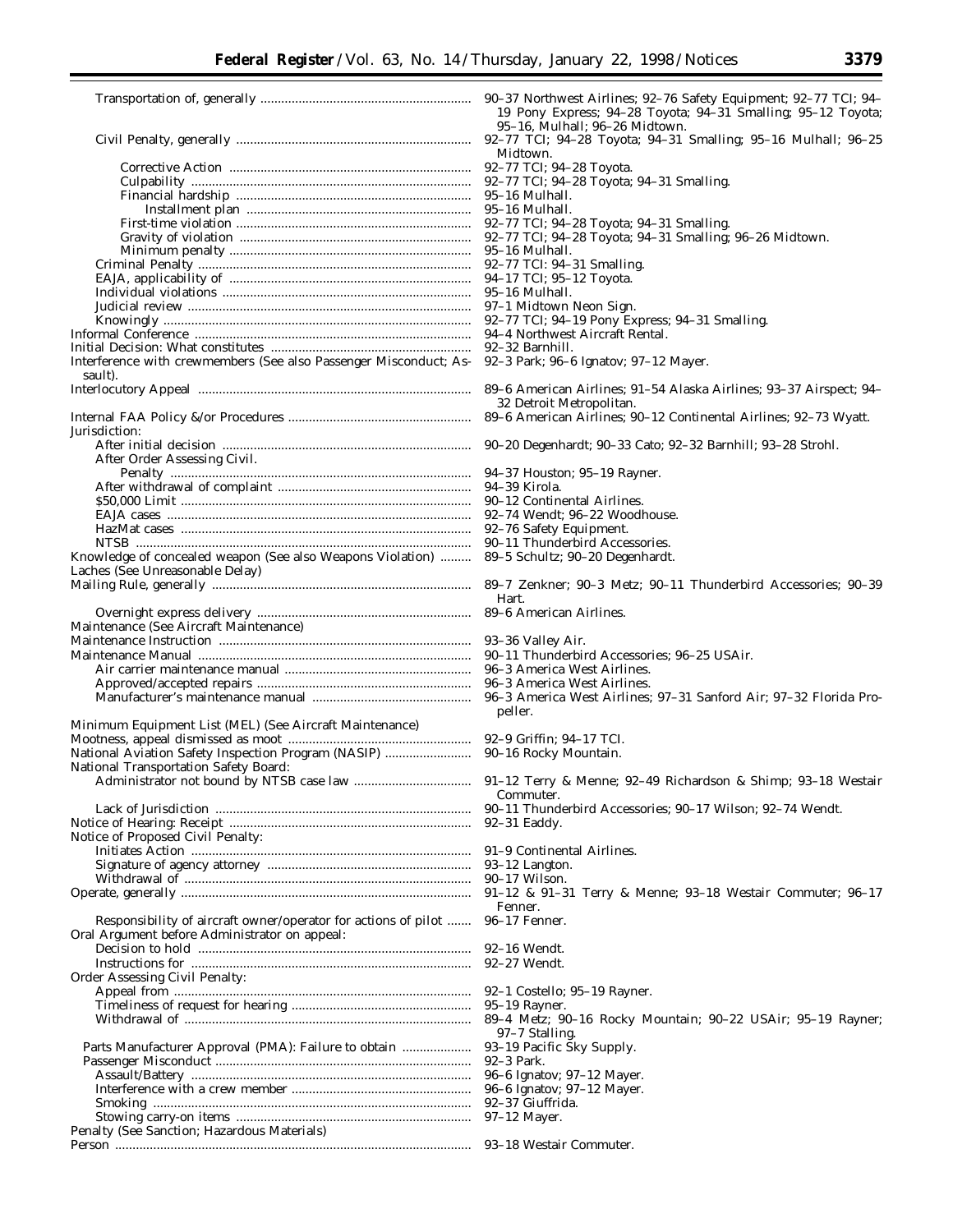| Proof & Evidence (See also Federal Rules of Evidence):          |                                                                                      |
|-----------------------------------------------------------------|--------------------------------------------------------------------------------------|
|                                                                 | 92–13 Delta Air Lines; 92–72 Giuffrida.                                              |
|                                                                 | 90-26 & 90-43 Waddell; 91-3 Lewis; 91-                                               |
|                                                                 | Air Lines; 92-72 Giuffrida; 93-29 Sween                                              |
|                                                                 | ler.                                                                                 |
|                                                                 | 90-12, 90-19 & 91-9 Continental Airline                                              |
|                                                                 | America West Airlines; 97-10 Alphin;                                                 |
|                                                                 | Florida Propeller.                                                                   |
| Credibility (See Administrative Law Judges; Credibility of Wit- |                                                                                      |
| nesses)                                                         |                                                                                      |
| Closing Arguments (See also Final Oral Argument)                | 91-12 Terry & Menne.<br>94-20 Conquest Helicopters.                                  |
|                                                                 | 95-26 Hereth; 96-24 Horizon.                                                         |
|                                                                 | 92-72 Giuffrida; 97-30 Emery Worldwide A                                             |
|                                                                 | 97-32 Florida Propeller.                                                             |
|                                                                 | 90-11 Thunderbird Accessories; 90-12 Co.                                             |
|                                                                 | & 91-31 Terry & Menne; 92-72 Giuffrie                                                |
|                                                                 | wide Airlines; 97-31 Sanford Air; 97-32                                              |
| Presumption that message on ATC tape is received as transmit-   | 91-12 Terry & Menne; 92-49 Richardson &                                              |
| ted.                                                            |                                                                                      |
| Presumption that owner gave pilot permission                    | 90–26 Waddell; 91–30 Trujillo.<br>96–17 Fenner.                                      |
|                                                                 | 95-26 Hereth, 96-3 America West.                                                     |
|                                                                 | 95-16 Mulhall; 96-25 USAir.                                                          |
|                                                                 | 96–24 Horizon; 96–25 USAir.                                                          |
|                                                                 | 92-72 Giuffrida.                                                                     |
| Pro Se Parties:                                                 |                                                                                      |
|                                                                 | 90-11 Thunderbird Accessories; 90-3 Metz                                             |
|                                                                 | 89-6 American Airlines; 90-23 Broyles; 90                                            |
|                                                                 | 91-41 [Airport Operator]; 92-46 Sutton-S                                             |
|                                                                 | 17 Larry's Flying Service.                                                           |
| Reconsideration:                                                | 89-4 & 90-3 Metz.                                                                    |
|                                                                 | 92–32 Barnhill.                                                                      |
|                                                                 | 97-14 Pacific Aviation.                                                              |
|                                                                 | 96-23 Kilrain.                                                                       |
|                                                                 | 96-9 [Airport Operator].                                                             |
|                                                                 | 90-31 Carroll; 90-32 Continental Airlines.                                           |
|                                                                 | 97–11 Hampton.                                                                       |
|                                                                 | 89-6 American Airlines; 90-16 Rocky Mor                                              |
|                                                                 | 51 Hagwood; 91-54 Alaska Airlines; 92-                                               |
|                                                                 | Equipment; 94-37 Houston.<br>90-11 Thunderbird Accessories; 92-10                    |
|                                                                 | Woodhouse; 97-9 Alphin; 97-10 Alphin                                                 |
|                                                                 | 32 Florida Propeller.                                                                |
|                                                                 | 94-37 Houston; 95-19 Rayner.                                                         |
|                                                                 | 97-7 Stalling.                                                                       |
| Rules of Practice (14 CFR Part 13, Subpart G):                  |                                                                                      |
|                                                                 |                                                                                      |
|                                                                 | 90-12, 90-18 & 90-19 Continental Airlin<br>Northwest Airlines.                       |
|                                                                 | 90-21 Carroll; 90-22 USAir; 90-38 Contine                                            |
|                                                                 | 91-9 Continental Airlines.                                                           |
|                                                                 | 92-40 Wendt; 93-18 Westair Commuter.                                                 |
| Sanction:                                                       |                                                                                      |
|                                                                 | 89–5 Schultz; 90–10 Webb; 91–3 Lewis; 9                                              |
|                                                                 | Unlimited; 92-32 Barnhill; 92-37 &                                                   |
|                                                                 | Cronberg; 92-46 Sutton-Sautter; 92-51                                                |
|                                                                 | 94-4 Northwest Aircraft Rental; 94-20 C                                              |
|                                                                 | 16 Mulhall; 95-17 Larry's Flying Service<br>Inter-Island Helicopters; 97-11 Hampton; |
| Agency policy:                                                  |                                                                                      |
|                                                                 | 90-37 Northwest Airlines; 92-46 Sutton-                                              |
|                                                                 | rier.                                                                                |
|                                                                 | 97-7 & 97-17 Stallings.                                                              |
| Statements of policy (e.g., FAA Order 2150.3A, Sanction         | 90-19 Continental Airlines; 90-23 Broy                                               |
| Guidance Table, memoranda pertaining to).                       | Northwest Airlines; 92-46 Sutton-Sautte                                              |
|                                                                 | 19 [Air Carrier]; 96-25 USAir.                                                       |
|                                                                 | 97-23 Detroit Metropolitan.                                                          |
|                                                                 | 96-6 Ignatov; 96-26 Midtown; 97-30 Emery                                             |
| But when precedent is based on superceded sanction policy       | 96–19 [Air Carrier].<br>91-18 [Airport Operator]; 91-40 [Airport 0                   |
|                                                                 | Operator]; 92-5 Delta Air Lines; 93-18 V                                             |
|                                                                 | Toyota; 96-4 South Aero; 96-19 [Air Ca                                               |
|                                                                 |                                                                                      |

| 95–26 Hereth; 96–3 America West Airlines. |  |  |  |  |  |  |  |
|-------------------------------------------|--|--|--|--|--|--|--|
|-------------------------------------------|--|--|--|--|--|--|--|

- r Lines; 92–72 Giuffrida.
- Waddell; 91-3 Lewis; 91-30 Trujillo; 92-13 Delta –72 Giuffrida; 93–29 Sweeney; 97–32 Florida Propel-
- & 91-9 Continental Airlines; 93-29 Sweeney; 96-3 st Airlines; 97-10 Alphin; 97-11 Hampton; 97-32 eller.

|  |  |  |  | 91–12 Terry & Menne. |
|--|--|--|--|----------------------|
|--|--|--|--|----------------------|

- t Helicopters.
- 96-24 Horizon.
- a; 97–30 Emery Worldwide Airlines.<br>Propeller.
- 
- bird Accessories; 90-12 Continental Airlines; 91-12 ry & Menne; 92-72 Giuffrida; 97-30 Emery Worlds; 97-31 Sanford Air; 97-32 Florida Propeller.
- Menne; 92–49 Richardson & Shimp.
- 91-30 Trujillo.
- 
- 96-3 America West.
- 96-25 USAir.
- 96–25 USAir.
- 
- bird Accessories; 90–3 Metz; 95–25 Conquest.
- Airlines; 90–23 Broyles; 90–38 Continental Airlines; rt Operator]; 92–46 Šutton-Sautter; 92–73 Wyatt; 95– ving Service.
- 
- 
- 
- 
- 90-32 Continental Airlines.
- 
- Airlines; 90-16 Rocky Mountain; 90-24 Bayer; 91-91-54 Alaska Airlines; 92-1 Costello; 92-76 Safety 94-37 Houston.
- rbird Accessories; 92-10 Flight Unlimited; 94-2 97-9 Alphin; 97-10 Alphin; 97-31 Sanford Air; 97opeller.
- $95-19$  Rayner.
- 90-19 Continental Airlines; 91-17 KDS Aviation.
- & 90-19 Continental Airlines; 90-21 Carroll; 90-37 irlines.
- Effect of Changes in .......................................................................... 90–21 Carroll; 90–22 USAir; 90–38 Continental Airlines.
- 
- Runway incursions .................................................................................. 92–40 Wendt; 93–18 Westair Commuter.
- 90-10 Webb; 91-3 Lewis; 91-38 Esau; 92-10 Flight Unlimited; 92–32 Barnhill; 92–37 & 92–72 Giuffrida; 92–38 -46 Sutton-Sautter; 92-51 Koblick; 93-10 Costello; est Aircraft Rental; 94–20 Conquest Helicopters; 95– 95–17 Larry's Flying Service; 97–8 Pacific Av. d/b/a Ielicopters; 97–11 Hampton; 97–16 Mauna Kea.
- est Airlines; 92-46 Sutton-Sautter; 96-19 [Air Car-
- 
- ntal Airlines; 90–23 Broyles; 90–33 Cato; 90–37 irlines; 92–46 Sutton-Sautter; 96–4 South Aero; 96– er]; 96–25 USAir.
- Aetropolitan.
- Consistency with Precedent ............................................................. 96–6 Ignatov; 96–26 Midtown; 97–30 Emery Worldwide Airlines.
- 
- Operator]; 91-40 [Airport Operator]; 91-41 [Airport –5 Delta Air Lines; 93–18 Westair Commuter; 94–28 South Aero; 96-19 [Air Carrier]; 97-16 Mauna Kea; 97–23 Detroit Metropolitan.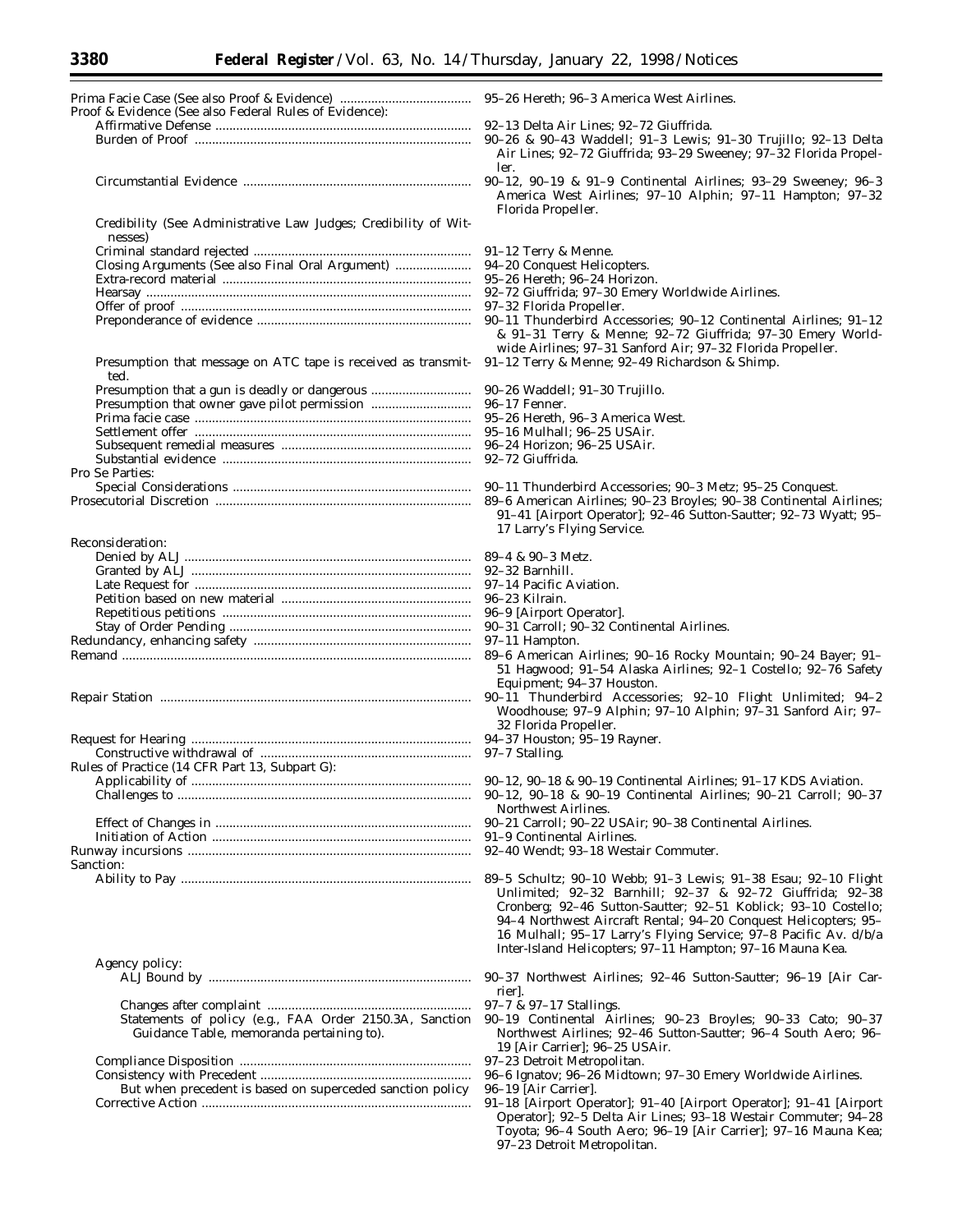| Discovery (See Discovery).                                                                                                                                                                                                    |                                                                                                                                                                                                                                                                                                                                                                      |
|-------------------------------------------------------------------------------------------------------------------------------------------------------------------------------------------------------------------------------|----------------------------------------------------------------------------------------------------------------------------------------------------------------------------------------------------------------------------------------------------------------------------------------------------------------------------------------------------------------------|
|                                                                                                                                                                                                                               | 89-5 Schultz; 90-23 Broyles; 90-37 Northwest Airlines; 91-3 Lewis;<br>91–18 [Airport Operator]; 91–40 [Airport Operator]; 91–41 [Air-<br>port Operator]; 92-10 Flight Unlimited; 92-46 Sutton-Sautter; 92-<br>51 Koblick; 94-28 Toyota; 95-11 Horizon; 96-19 [Air Carrier];<br>96-26 Midtown; 97-16 Mauna Kea.<br>89-5 Schultz; 92-5 Delta Air Lines; 92-51 Koblick. |
| HazMat (See Hazardous Materials).                                                                                                                                                                                             |                                                                                                                                                                                                                                                                                                                                                                      |
|                                                                                                                                                                                                                               | 92-10 Flight Unlimited.                                                                                                                                                                                                                                                                                                                                              |
|                                                                                                                                                                                                                               | 95-16 Mulhall; 95-17 Larry's Flying Service.                                                                                                                                                                                                                                                                                                                         |
|                                                                                                                                                                                                                               | 95-11 Horizon; 96-3 America West Airlines; 97-8 Pacific Av. d/b/a<br>Inter-Island Helicopters; 97-9 Alphin; 97-10 Alphins; 97-11<br>Hampton; 97-30 Emery Worldwide Airlines.                                                                                                                                                                                         |
|                                                                                                                                                                                                                               | 90-10 Webb; 91-53 Koller; 96-19 [Air Carrier].                                                                                                                                                                                                                                                                                                                       |
|                                                                                                                                                                                                                               | 95–16 Mulhall; 96–26 Midtown.                                                                                                                                                                                                                                                                                                                                        |
| Partial Dismissal of Complaint/Full Sanction (See also Com-                                                                                                                                                                   | 89-5 Schultz; 90-11 Thunderbird Accessories; 91-38 Esau; 92-10<br>Flight Unlimited; 92-13 Delta Air Lines; 92-32 Barnhill.<br>94-19 Pony Express; 94-40 Polynesian Airways.                                                                                                                                                                                          |
| plaint).                                                                                                                                                                                                                      |                                                                                                                                                                                                                                                                                                                                                                      |
| Sanctions in specific cases:                                                                                                                                                                                                  |                                                                                                                                                                                                                                                                                                                                                                      |
|                                                                                                                                                                                                                               | 97–12 Mayer.                                                                                                                                                                                                                                                                                                                                                         |
|                                                                                                                                                                                                                               | 97–20 Werle.                                                                                                                                                                                                                                                                                                                                                         |
|                                                                                                                                                                                                                               |                                                                                                                                                                                                                                                                                                                                                                      |
|                                                                                                                                                                                                                               |                                                                                                                                                                                                                                                                                                                                                                      |
|                                                                                                                                                                                                                               |                                                                                                                                                                                                                                                                                                                                                                      |
|                                                                                                                                                                                                                               | Air Lines.                                                                                                                                                                                                                                                                                                                                                           |
|                                                                                                                                                                                                                               | 90-23 Broyles; 90-33 Cato; 91-3 Lewis; 91-38 Esau; 92-32 Barnhill;<br>92-46 Sutton-Sautter; 92-51 Koblick; 94-5 Grant; 97-7 & 97-17<br>Stallings.                                                                                                                                                                                                                    |
| <b>Screening of Persons:</b>                                                                                                                                                                                                  |                                                                                                                                                                                                                                                                                                                                                                      |
|                                                                                                                                                                                                                               |                                                                                                                                                                                                                                                                                                                                                                      |
|                                                                                                                                                                                                                               |                                                                                                                                                                                                                                                                                                                                                                      |
| Sanction for individual evading screening (See also Sanction)                                                                                                                                                                 | 97-20 Werle.                                                                                                                                                                                                                                                                                                                                                         |
| Security (See Screening of Persons, Standard Security Program, Test                                                                                                                                                           |                                                                                                                                                                                                                                                                                                                                                                      |
| Object Detection, Unauthorized Access, Weapons Violations):                                                                                                                                                                   |                                                                                                                                                                                                                                                                                                                                                                      |
|                                                                                                                                                                                                                               | 97–13 Westair Commuter; 97–28 Continental.                                                                                                                                                                                                                                                                                                                           |
|                                                                                                                                                                                                                               | 90-12 Continental Airlines; 90-18 Continental Airlines; 90-19 Con-<br>tinental Airlines; 90-21 Carroll; 90-38 Continental Airlines; 93-<br>13 Medel.                                                                                                                                                                                                                 |
| Service (See also Mailing Rule; Receipt):                                                                                                                                                                                     |                                                                                                                                                                                                                                                                                                                                                                      |
|                                                                                                                                                                                                                               |                                                                                                                                                                                                                                                                                                                                                                      |
|                                                                                                                                                                                                                               |                                                                                                                                                                                                                                                                                                                                                                      |
|                                                                                                                                                                                                                               |                                                                                                                                                                                                                                                                                                                                                                      |
|                                                                                                                                                                                                                               |                                                                                                                                                                                                                                                                                                                                                                      |
|                                                                                                                                                                                                                               |                                                                                                                                                                                                                                                                                                                                                                      |
|                                                                                                                                                                                                                               |                                                                                                                                                                                                                                                                                                                                                                      |
| Stale Complaint Rule:                                                                                                                                                                                                         |                                                                                                                                                                                                                                                                                                                                                                      |
|                                                                                                                                                                                                                               |                                                                                                                                                                                                                                                                                                                                                                      |
| <b>Standard Security Program (SSP):</b>                                                                                                                                                                                       |                                                                                                                                                                                                                                                                                                                                                                      |
| Compliance with Manual Communication and Compliance with Manual Communication and Communication and Communication and Communication and Communication and Communication and Communication and Communication and Communication | $90-12$ , $90-18$ & $90-19$ Continental Airlines; $91-33$ Delta Air Lines;<br>91–55 Continental Airlines; 92–13 & 94–1 Delta Air Lines; 96–19                                                                                                                                                                                                                        |
|                                                                                                                                                                                                                               | Air Carrier.                                                                                                                                                                                                                                                                                                                                                         |
|                                                                                                                                                                                                                               | 96–16 Westair Commuter.                                                                                                                                                                                                                                                                                                                                              |
|                                                                                                                                                                                                                               | 97–20 Werle.                                                                                                                                                                                                                                                                                                                                                         |
|                                                                                                                                                                                                                               | 90-31 Carroll: 90-32 Continental Airlines.                                                                                                                                                                                                                                                                                                                           |
|                                                                                                                                                                                                                               |                                                                                                                                                                                                                                                                                                                                                                      |
|                                                                                                                                                                                                                               | 89-5 Schultz; 90-27 Gabbert; 91-18 [Airport Operator]; 91-40 [Air-<br>port Operator]; 91-58 [Airport Operator]; 97-23 Detroit Metropoli-<br>tan.                                                                                                                                                                                                                     |
|                                                                                                                                                                                                                               | 90-12, 90-18, 90-19, 91-9 & 91-55 Continental Airlines; 92-13<br>Delta Air Lines; 96-19 [Air Carrier].                                                                                                                                                                                                                                                               |
|                                                                                                                                                                                                                               | $90-18$ , $90-19$ & $91-9$ Continental Airlines; $92-13$ Delta Air Lines.                                                                                                                                                                                                                                                                                            |
|                                                                                                                                                                                                                               | 90-18 & 90-19 Continental Airlines; 96-19 [Air Carrier].                                                                                                                                                                                                                                                                                                             |
| Timeliness (See also Complaint; Mailing Rule; and Appeals):                                                                                                                                                                   |                                                                                                                                                                                                                                                                                                                                                                      |
|                                                                                                                                                                                                                               | 90-22 USAir.                                                                                                                                                                                                                                                                                                                                                         |
|                                                                                                                                                                                                                               | 91–51 Hagwood; 93–13 Medel; 94–7 Hereth.                                                                                                                                                                                                                                                                                                                             |
|                                                                                                                                                                                                                               | 97–31 Sanford Air.                                                                                                                                                                                                                                                                                                                                                   |
|                                                                                                                                                                                                                               | 92-73 Wyatt.                                                                                                                                                                                                                                                                                                                                                         |
|                                                                                                                                                                                                                               | 97-11 Hampton.                                                                                                                                                                                                                                                                                                                                                       |
|                                                                                                                                                                                                                               | 93-12 Langton; 95-19 Rayner.                                                                                                                                                                                                                                                                                                                                         |
| Of EAJA application (See EAJA-Final disposition, EAJA-Jurisdic-<br>tion)                                                                                                                                                      |                                                                                                                                                                                                                                                                                                                                                                      |
| Unapproved Parts (See also Parts Manufacturer Approval)  93–19 Pacific Sky Supply.<br><b>Unauthorized Access:</b>                                                                                                             |                                                                                                                                                                                                                                                                                                                                                                      |
|                                                                                                                                                                                                                               |                                                                                                                                                                                                                                                                                                                                                                      |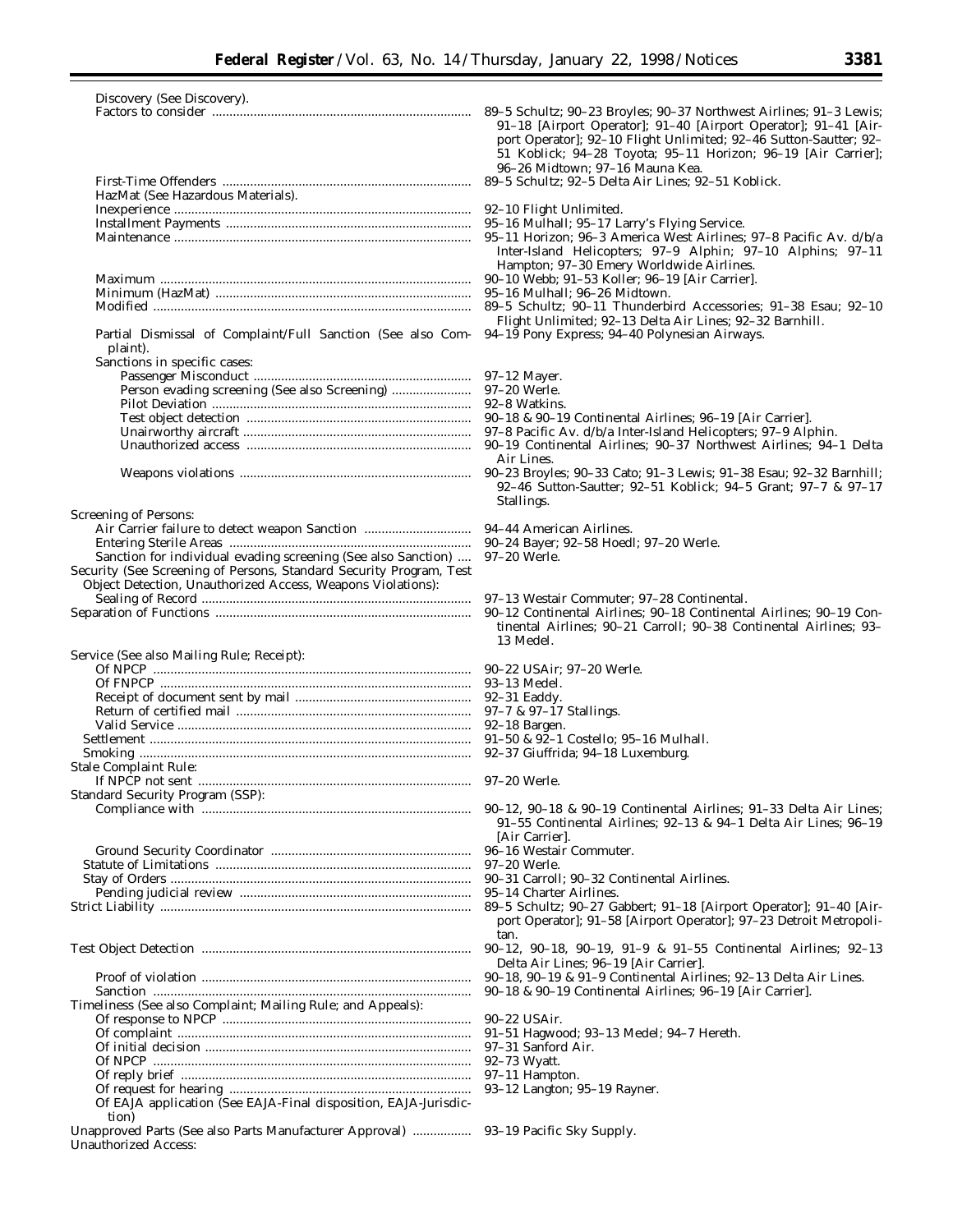|                                                                                 | 90–12 & 90–19 Continental Airlines; 94–1 Delta Air Lines.                                                                                                                                                                                                                        |
|---------------------------------------------------------------------------------|----------------------------------------------------------------------------------------------------------------------------------------------------------------------------------------------------------------------------------------------------------------------------------|
|                                                                                 | 90–37 Northwest Airlines; 91–18 [Airport Operator]; 91–40 [Airport]<br>Operator]; 91-58 [Airport Operator]; 94-1 Delta Air Lines.                                                                                                                                                |
|                                                                                 | 90–21 Carroll.                                                                                                                                                                                                                                                                   |
|                                                                                 | 92-40 Wendt.                                                                                                                                                                                                                                                                     |
|                                                                                 | 89–5 Schultz; 90–10 Webb; 90–20 Degenhardt; 90–23 Broyles; 90–33<br>Cato; 90-26 & 90-43 Waddell; 91-3 Lewis; 91-30 Trujillo; 91-38<br>Esau; 91–53 Koller; 92–32 Barnhill; 92–46 Sutton-Sautter; 92–51<br>Koblick; 92–59 Petek-Jackson; 94–5 Grant; 94–44 American Air-<br>lines. |
|                                                                                 | 89–5 Schultz; 92–46 Sutton-Sautter; 92–51 Koblick.                                                                                                                                                                                                                               |
|                                                                                 | 90–26 & 90–43 Waddell; 91–30 Trujillo; 91–38 Esau.                                                                                                                                                                                                                               |
|                                                                                 | 89–5 Schultz.                                                                                                                                                                                                                                                                    |
|                                                                                 | 89–5 Schultz; 90–20 Degenhardt; 90–23 Broyles; 90–26 Waddell;<br>91-3 Lewis: 91-53 Koller.                                                                                                                                                                                       |
| Knowledge Of Weapon Concealment (See also Knowledge)<br>Sanction (See Sanction) | 89–5 Schultz; 90–20 Degenhardt.                                                                                                                                                                                                                                                  |
|                                                                                 |                                                                                                                                                                                                                                                                                  |
| Witnesses (See also Credibility):                                               |                                                                                                                                                                                                                                                                                  |
|                                                                                 |                                                                                                                                                                                                                                                                                  |
|                                                                                 | West Airlines; 96-15 Valley Air; 97-9 Alphin; 97-32 Florida Pro-<br>peller.                                                                                                                                                                                                      |

Expert witness fees (See EAJA)

| 91-12 & 91-31 Terry & Menne; 93-18 Westair Commuter; 96-17<br>Fenner.                                                                                                                                                                                                                                                                                                                    |
|------------------------------------------------------------------------------------------------------------------------------------------------------------------------------------------------------------------------------------------------------------------------------------------------------------------------------------------------------------------------------------------|
|                                                                                                                                                                                                                                                                                                                                                                                          |
| 96-15 Valley Air.                                                                                                                                                                                                                                                                                                                                                                        |
| 90-16 Rocky Mountain; 90-22 USAir; 90-37 Northwest Airlines;<br>90–38 & 91–9 Continental Airlines; 91–18 [Airport Operator]; 91–<br>51 Hagwood; 92-1 Costello; 92-46 Sutton-Sautter; 93-13 Medel;<br>93-28 Strohl; 94-27 Larsen; 94-37 Houston; 94-31 Smalling; 95-<br>19 Rayner; 96-26 Midtown Neon Sign; 97-1 Midtown Neon Sign;<br>97-9 Alphin.                                       |
| 90-12 Continental Airlines.                                                                                                                                                                                                                                                                                                                                                              |
| 90-6 American Airlines; 92-76 Safety Equipment.                                                                                                                                                                                                                                                                                                                                          |
| 90-12 Continental Airlines; 90-21 Carroll; 90-38 Continental Air-<br>lines.                                                                                                                                                                                                                                                                                                              |
|                                                                                                                                                                                                                                                                                                                                                                                          |
| 90–20 Degenhardt; 91–17 KDS Aviation; 91–54 Alaska Airlines; 92–<br>32 Barnhill; 94-32 Detroit Metropolitan; 94-39 Kirola; 95-16<br>Mulhall; 97-20 Werle.                                                                                                                                                                                                                                |
|                                                                                                                                                                                                                                                                                                                                                                                          |
|                                                                                                                                                                                                                                                                                                                                                                                          |
| 90-21 Carroll; 91-51 Hagwood; 92-73 Wyatt; 92-76 Safety Equip-<br>ment; 93-13 Medel; 93-28 Strohl; 94-7 Hereth; 97-20 Werle.                                                                                                                                                                                                                                                             |
| 92-47 Cornwall; 92-75 Beck; 92-76 Safety Equipment; 94-8<br>Nunez; 94-5 Grant; 94-22 Harkins; 94-29 Sutton; 94-30<br>Columna; 95-10 Diamond; 95-28 Atlantic World Airways; 97-7<br>Stalling; 97-18 Robinson; 97-33 Rawlings.                                                                                                                                                             |
| 92-19 Cornwall; 92-75 Beck; 92-76 Safety Equipment; 93-7 Dunn;<br>93-28 Strohl; 94-5 Grant; 94-30 Columna; 95-28 Atlantic World<br>Airways; 96-17 Fenner; 97-11 Hampton; 97-18 Robinson; 97-38<br>Air St. Thomas.                                                                                                                                                                        |
| 89-6 American Airlines; 89-7 Zenkner; 90-3 Metz; 90-11 Thunder-<br>bird Accessories; 90-39 Hart; 91-24 Esau; 92-1 Costello; 92-9<br>Griffin; 92-18 Bargen; 92-19 Cornwall; 92-57 Detroit Metro.<br>Wayne County Airport; 92-74 Wendt; 92-76 Safety Equipment;<br>93-2 Wendt; 94-5 Grant; 94-18 Luxemburg; 94-29 Sutton; 95-12<br>Toyota; 95-28 Valley Air; 97-7 Stalling; 97-11 Hampton. |
| 90-11 Thunderbird Accessories; 91-2 Continental Airlines.                                                                                                                                                                                                                                                                                                                                |
|                                                                                                                                                                                                                                                                                                                                                                                          |
| $91-3$ Lewis.                                                                                                                                                                                                                                                                                                                                                                            |
| 93-28 Strohl; 94-39 Kirola.                                                                                                                                                                                                                                                                                                                                                              |
|                                                                                                                                                                                                                                                                                                                                                                                          |
|                                                                                                                                                                                                                                                                                                                                                                                          |

# **Regulations (Title 14 CFR, unless otherwise noted)**

۳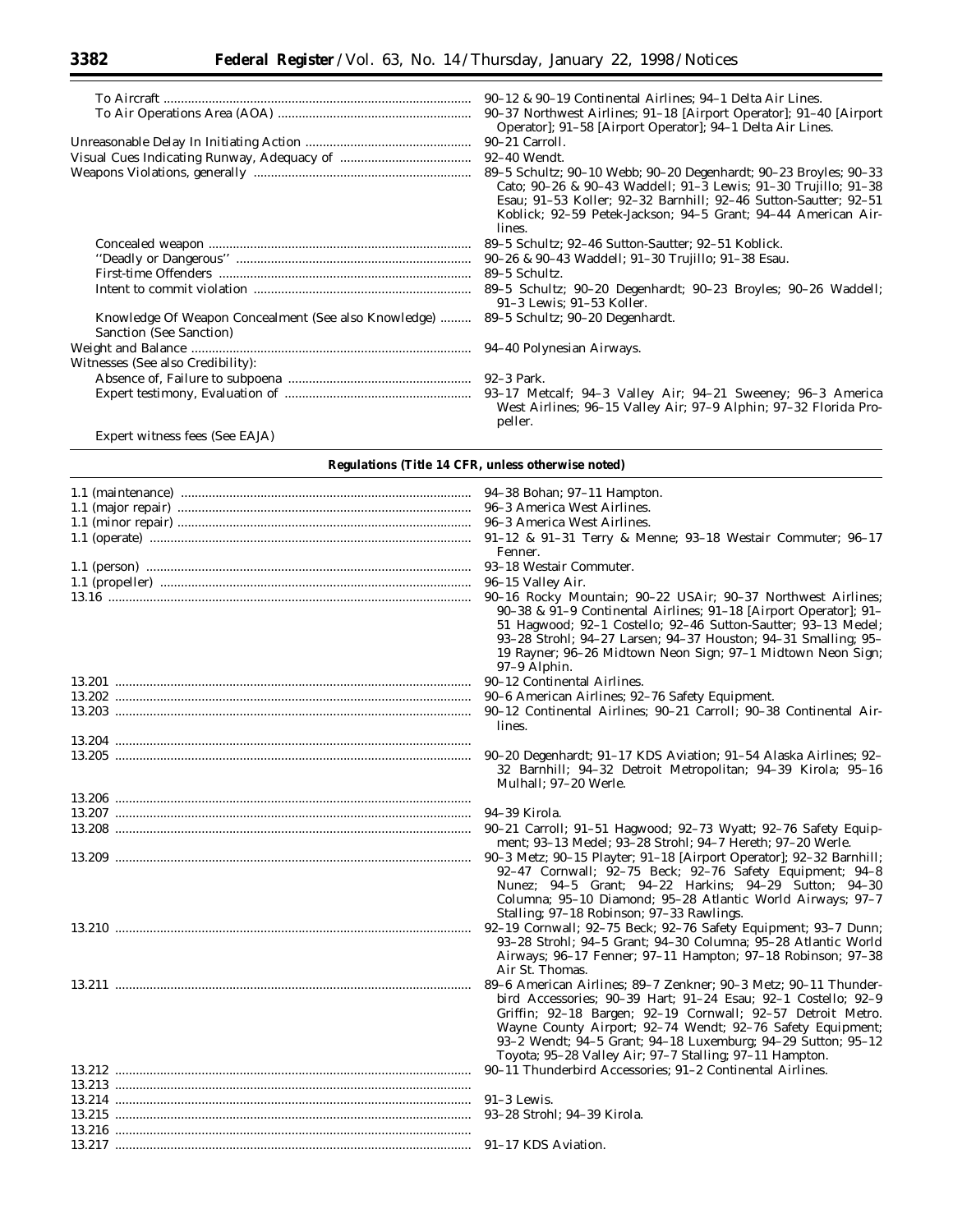| ٠<br>σ | ۰,<br>s<br>1<br>ı<br>n |  |
|--------|------------------------|--|
|        |                        |  |
|        |                        |  |
|        |                        |  |

| Hart; 92-9 Griffin; 92-73 Wyatt; 93-19 Pacific Sky Supply; 94-6<br>Strohl; 94-27 Larsen; 94-37 Houston; 95-18 Rayner; 96-16<br>WestAir; 96–24 Horizon.<br>89–6 American Airlines; 91–2 Continental Airlines; 91–54 Alaska |
|---------------------------------------------------------------------------------------------------------------------------------------------------------------------------------------------------------------------------|
| Airlines; 93-37 Airspect; 94-32 Detroit Metro. Wayne Airport.<br>Aviation; 91-17 KDS Aviation; 91-54 Alaska Airlines; 92-46 Sut-                                                                                          |
| ton-Sautter.                                                                                                                                                                                                              |
|                                                                                                                                                                                                                           |
| 91-12 & 91-31 Terry & Menne; 92-72 Giuffrida; 95-26 Hereth; 96-                                                                                                                                                           |
| 15 Valley Air; 97-11 Hampton; 97-31 Sanford Air; 97-32 Florida                                                                                                                                                            |
| Propeller.                                                                                                                                                                                                                |
| 90-26 Waddell; 91-4 [Airport Operator]; 92-72 Giuffrida; 94-18<br>Luxemburg; 94-28 Toyota; 95-25 Conquest; 96-17 Fenner; 97-32<br>Florida Propeller.                                                                      |
| 97-32 Florida Propeller.                                                                                                                                                                                                  |
|                                                                                                                                                                                                                           |
| 90–21 Carroll; 95–26 Hereth.                                                                                                                                                                                              |
| 92–3 Park.                                                                                                                                                                                                                |
| 92–19 Cornwall; 95–26 Hereth; 96–24 Horizon.                                                                                                                                                                              |
| 92–3 Park.                                                                                                                                                                                                                |
| 89-5 Schultz; 90-20 Degenhardt; 92-1 Costello; 92-18 Bargen; 92-                                                                                                                                                          |
| 32 Barnhill; 93-28 Strohl; 94-28 Toyota; 95-12 Toyota; 95-16<br>Mulhall; 96–6 Ignatov.                                                                                                                                    |
| 89–1 Gressani; 89–4 Metz; 89–5 Schultz; 89–7 Zenkner; 89–8 Thun-                                                                                                                                                          |
| derbird Accessories; 90-3 Metz; 90-11 Thunderbird Accessories;                                                                                                                                                            |
| 90-19 Continental Airlines; 90-20 Degenhardt; 90-25 & 90-27                                                                                                                                                               |
| Gabbert; 90-35 P. Adams; 90-19 Continental Airlines; 90-39 Hart;                                                                                                                                                          |
| 91–2 Continental Airlines; 91–3 Lewis; 91–7 Pardue; 91–8 Watts                                                                                                                                                            |
| Agricultural Aviation; 91-10 Graham; 91-11 Continental Airlines;                                                                                                                                                          |
| 91-12 Bargen; 91-24 Esau; 91-26 Britt Airways; 91-31 Terry &                                                                                                                                                              |
| Menne; 91-32 Bargen; 91-43 & 91-44 Delta; 91-45 Park; 91-46                                                                                                                                                               |
| Delta; 91–47 Delta; 91–48 Wendt; 91–52 KDS Aviation; 91–53                                                                                                                                                                |
| Koller; 92-1 Costello; 92-3 Park; 92-7 West; 92-11 Alilin; 92-15                                                                                                                                                          |
| Dillman; 92-16 Wendt; 92-18 Bargen; 92-19 Cornwall; 92-27<br>Wendt; 92-32 Barnhill; 92-34 Carrell; 92-35 Bay Land Aviation;                                                                                               |
| 92–36 Southwest Airlines; 92–39 Beck; 92–45 O'Brien; 92–52                                                                                                                                                                |
| Beck; 92-56 Montauk Caribbean Airways; 92-57 Detroit Metro.                                                                                                                                                               |
| Wayne Co. Airport; 92-67 USAir; 92-69 McCabe; 92-72 Giuffrida;                                                                                                                                                            |
| 92-74 Wendt; 92-78 TWA; 93-5 Wendt; 93-6 Westair Commuter;                                                                                                                                                                |
| 93-7 Dunn; 93-8 Nunez; 93-19 Pacific Sky Supply; 93-23 Allen;                                                                                                                                                             |
| 93-27 Simmons; 93-28 Strohl; 93-31 Allen; 93-32 Nunez; 94-9 B                                                                                                                                                             |
| & G Instruments; 94-10 Boyle; 94-12 Bartusiak; 94-15 Columna;                                                                                                                                                             |
| 94-18 Luxemburg; 94-23 Perez; 94-24 Page; 94-26 French Air-                                                                                                                                                               |
| craft; 94-28 Toyota; 95-2 Meronek; 95-9 Woodhouse; 95-13                                                                                                                                                                  |
| Kilrain; 95–23 Atlantic World Airways; 95–25 Conquest; 95–26                                                                                                                                                              |
| Hereth; 96-1 [Airport Operator; 96-2 Skydiving Center; 97-1 Mid-                                                                                                                                                          |
| town Neon Sign; 97-2 Sanford Air; 97-7 Stalling; 97-22 Sanford                                                                                                                                                            |
| Air; 97-24 Gordon Air; 97-31 Sanford Air; 97-33 Rawlings; 97-                                                                                                                                                             |
| 38 Air St. Thomas.                                                                                                                                                                                                        |
| 90-19 Continental Airlines; 90-31 Carroll; 90-32 & 90-38 Continen-<br>tal Airlines; 91–4 [Airport Operator]; 95–12 Toyota; 96–9 [Airport                                                                                  |
| Operator, 96–23 Kilrain.                                                                                                                                                                                                  |
| 90-11 Thunderbird Accessories; 90-12 Continental Airlines; 90-15                                                                                                                                                          |
| Playter; 90-17 Wilson; 92-7 West.                                                                                                                                                                                         |
| 92–74 & 93–2 Wendt; 95–18 Pacific Sky Supply.                                                                                                                                                                             |
| 91-17 & 92-71 KDS Aviation.                                                                                                                                                                                               |
| 91-17, 91-52 & 92-71 KDS Aviation; 93-10 Costello; 95-27 Valley                                                                                                                                                           |
| Air.                                                                                                                                                                                                                      |
| 90-17 Wilson.                                                                                                                                                                                                             |
| 95–27 Valley Air.                                                                                                                                                                                                         |
| 91–52 KDS Aviation; 96–22 Woodhouse.                                                                                                                                                                                      |
| 93–29 Sweeney.                                                                                                                                                                                                            |
| 91-52 KDS Aviation; 95-27 Valley Air.                                                                                                                                                                                     |
| 95–9 Woodhouse.                                                                                                                                                                                                           |
| 96–25 USAir.                                                                                                                                                                                                              |
| 93-19 Pacific Sky Supply; 95-18 Pacific Sky Supply.                                                                                                                                                                       |
| 97–30 Emery Worldwide Airlines.                                                                                                                                                                                           |
| 92-37 Giuffrida; 97-30 Emery Worldwide Airlines.<br>92-10 Flight Unlimited; 94-4 Northwest Aircraft Rental.                                                                                                               |
| 92–73 Wyatt; 97–31 Sanford Air.                                                                                                                                                                                           |
| 96–18 Kilrain; 97–31 Sanford Air.                                                                                                                                                                                         |
| 91-8 Watts Agricultural Aviation; 97-31 Sanford Air.                                                                                                                                                                      |
|                                                                                                                                                                                                                           |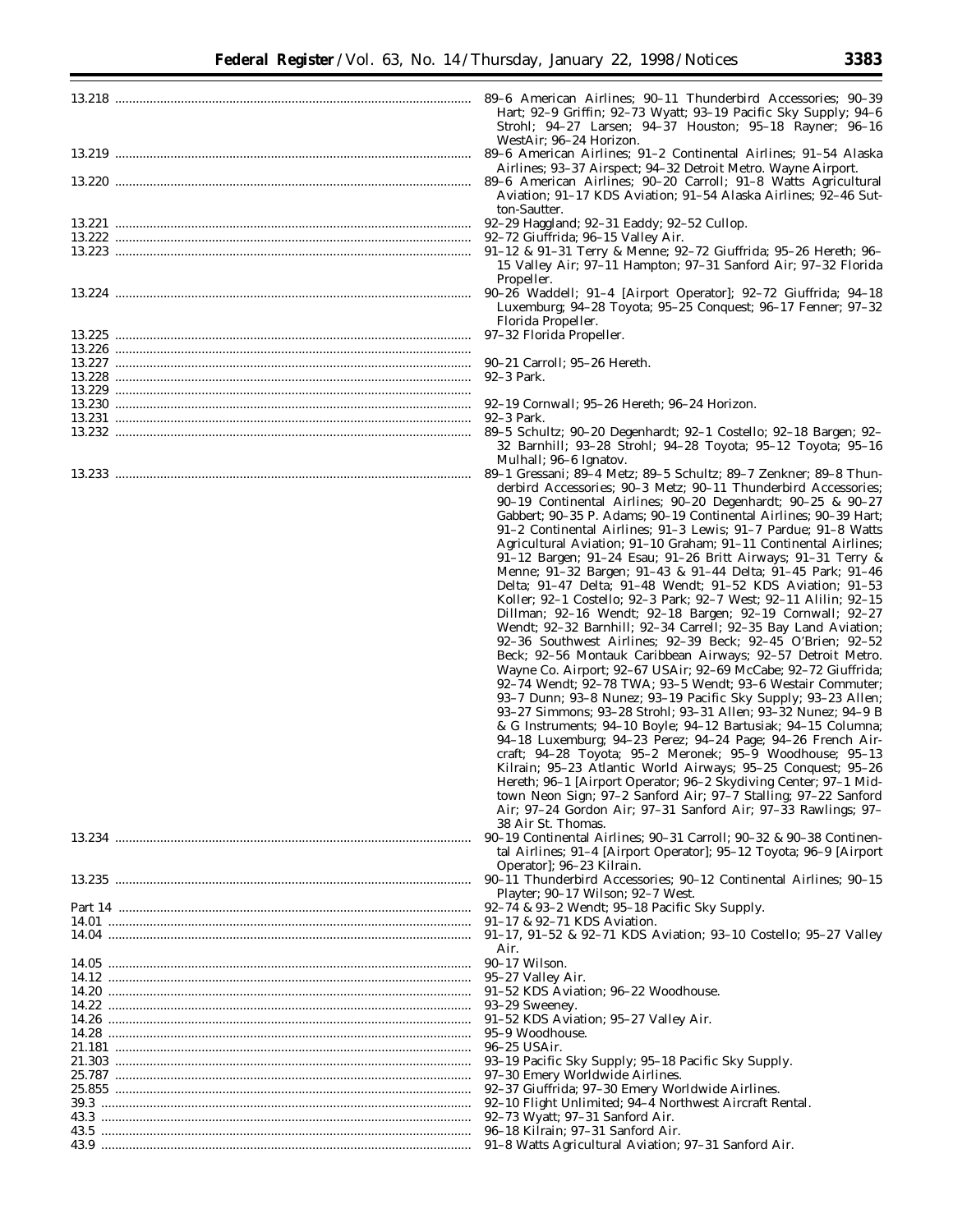| 90-11 Thunderbird Accessories; 94-3 Valley Air; 94-38 Bohan; 96-<br>3 America West Airlines; 96-25 USAir; 97-9 Alphin; 97-10                                                                                                                                         |
|----------------------------------------------------------------------------------------------------------------------------------------------------------------------------------------------------------------------------------------------------------------------|
| Alphin; 97-30 Emery Worldwide Airlines; 97-31 Sanford Air; 97-<br>32 Florida Propeller.                                                                                                                                                                              |
| Woodhouse; 96-18 Kilrain.                                                                                                                                                                                                                                            |
|                                                                                                                                                                                                                                                                      |
| 92-73 Wyatt.                                                                                                                                                                                                                                                         |
| 97-8 Pacific Av. d/b/a Inter-Island Helicopters; 97-16 Mauna Kea.                                                                                                                                                                                                    |
| 92-3 Park.                                                                                                                                                                                                                                                           |
| 90-15 Playter; 91-12 & 91-31 Terry & Menne; 92-8 Watkins; 92-40<br>Wendt; 92-48 USAir; 92-49 Richardson & Shimp; 92-47 Corn-<br>wall; 92-70 USAir; 93-9 Wendt; 93-17 Metcalf; 93-18 Westair<br>Commuter; 93-29 Sweeney; 94-29 Sutton; 95-26 Hereth; 96-17<br>Fenner. |
| 96-6 Ignatov; 97-12 Mayer.                                                                                                                                                                                                                                           |
| 91-8 Watts Agricultural Aviation; 92-10 Flight Unlimited; 94-4<br>Northwest Aircraft Rental.                                                                                                                                                                         |
| 91-29 Sweeney; 94-21 Sweeney.                                                                                                                                                                                                                                        |
| 91-29 Sweeney.                                                                                                                                                                                                                                                       |
| 97–11 Hampton.<br>91-12 & 91-31 Terry & Menne; 92-8 Watkins; 92-40 Wendt; 92-49                                                                                                                                                                                      |
| Richardson & Shimp; 93-9 Wendt.                                                                                                                                                                                                                                      |
| 90-15 Playter; 92-47 Cornwall; 93-17 Metcalf.                                                                                                                                                                                                                        |
| 91-12 & 91-31 Terry & Menne; 92-8 Watkins.                                                                                                                                                                                                                           |
| $95-26$ Hereth.                                                                                                                                                                                                                                                      |
| 96-17 Fenner.                                                                                                                                                                                                                                                        |
| 96–17 Fenner.                                                                                                                                                                                                                                                        |
| 95-26 Hereth.                                                                                                                                                                                                                                                        |
| 91-8 Watts Agricultural Aviation.                                                                                                                                                                                                                                    |
| 97-11 Hampton.                                                                                                                                                                                                                                                       |
| 97-8 Pacific Av. d/b/a Inter-Island Helicopters; 97-31 Sanford Air.                                                                                                                                                                                                  |
| 97-16 Mauna Kea.<br>94-29 Sutton.                                                                                                                                                                                                                                    |
| 90-19 Continental Airlines; 90-20 Degenhardt; 91-4 [Airport Opera-                                                                                                                                                                                                   |
| tor]; 91–58 [Airport Operator].                                                                                                                                                                                                                                      |
| 90-12 & 90-19 Continental Airlines; 91-4 [Airport Operator]; 91-18                                                                                                                                                                                                   |
| [Airport Operator]; 91-40 [Airport Operator]; 91-41 [Airport Op-<br>erator]; 91-58 [Airport Operator]; 96-1 [Airport Operator]; 97-23<br>Detroit Metropolitan.                                                                                                       |
| 90-24 Bayer; 92-58 Hoedl; 97-20 Werle.                                                                                                                                                                                                                               |
| 89-5 Schultz; 90-10 Webb; 90-22 Degenhardt; 90-23 Broyles; 90-26<br>& 90-43 Waddell; 90-33 Cato; 90-39 Hart; 91-3 Lewis; 91-10<br>Graham; 91-30 Trujillo; 91-38 Esau; 91-53 Koller; 92-32<br>Barnhill; 92-38 Cronberg; 92-46 Sutton-Sautter; 92-51 Koblick;          |
| 92-59 Petek-Jackson; 94-5 Grant; 94-31 Smalling; 97-7 Stalling.<br>94-30 Columna.                                                                                                                                                                                    |
| 90-12, 90-18, 90-19, 91-2 & 91-9 Continental Airlines; 91-33 Delta                                                                                                                                                                                                   |
| Air Lines; 91-54 Alaska Airlines; 91-55 Continental Airlines; 92-<br>13 & 94-1 Delta Air Lines; 94-44 American Airlines; 96-16<br>WestAir; 96–19 [Air Carrier].                                                                                                      |
| 90–18 & 90–19 Continental Airlines.                                                                                                                                                                                                                                  |
| 96–16 WestAir.                                                                                                                                                                                                                                                       |
| 90-23 Broyles; 90-26 Waddell; 91-3 Lewis; 92-46 Sutton-Sautter;                                                                                                                                                                                                      |
| 94–44 American Airlines.                                                                                                                                                                                                                                             |
| 90–12 & 90–19 Continental Airlines; 90–37 Northwest Airlines.<br>90–18 Continental Airlines.                                                                                                                                                                         |
| 92-48 & 92-70 USAir; 95-11 Horizon; 96-3 America West Airlines;                                                                                                                                                                                                      |
| 96–24 Horizon; 96–25 USAir; 97–21 Delta; 97–30 Emery World-<br>wide Airlines.                                                                                                                                                                                        |
| 97-30 Emery Worldwide Airlines.                                                                                                                                                                                                                                      |
| 92–37 Giuffrida; 94–18 Luxemburg.                                                                                                                                                                                                                                    |
| 92–37 Giuffrida.                                                                                                                                                                                                                                                     |
| 90-12 Continental Airlines: 96-25 USAir.                                                                                                                                                                                                                             |
| 92–37 Giuffrida.                                                                                                                                                                                                                                                     |
| $97-12$ Mayer.                                                                                                                                                                                                                                                       |
| 95-11 Horizon; 97-21 Delta; 97-30 Emery Worldwide Airlines.                                                                                                                                                                                                          |
| 95–8 Charter Airlines; 95–25 Conquest.<br>94-3 Valley Air; 94-20 Conquest Helicopters; 95-25 Conquest; 95-                                                                                                                                                           |
| 27 Valley Air; 96–15 Valley Air.                                                                                                                                                                                                                                     |
| 92-10 Flight Unlimited; 94-3 Valley Air; 95-27 Valley Air; 96-15<br>Valley Air.                                                                                                                                                                                      |
| 94-40 Polynesian Airways; 95-17 Larry's Flying Service; 95-28 At-<br>lantic; 96–4 South Aero.                                                                                                                                                                        |
| 90-21 Carroll.                                                                                                                                                                                                                                                       |
| 95-17 Larry's Flying Service.                                                                                                                                                                                                                                        |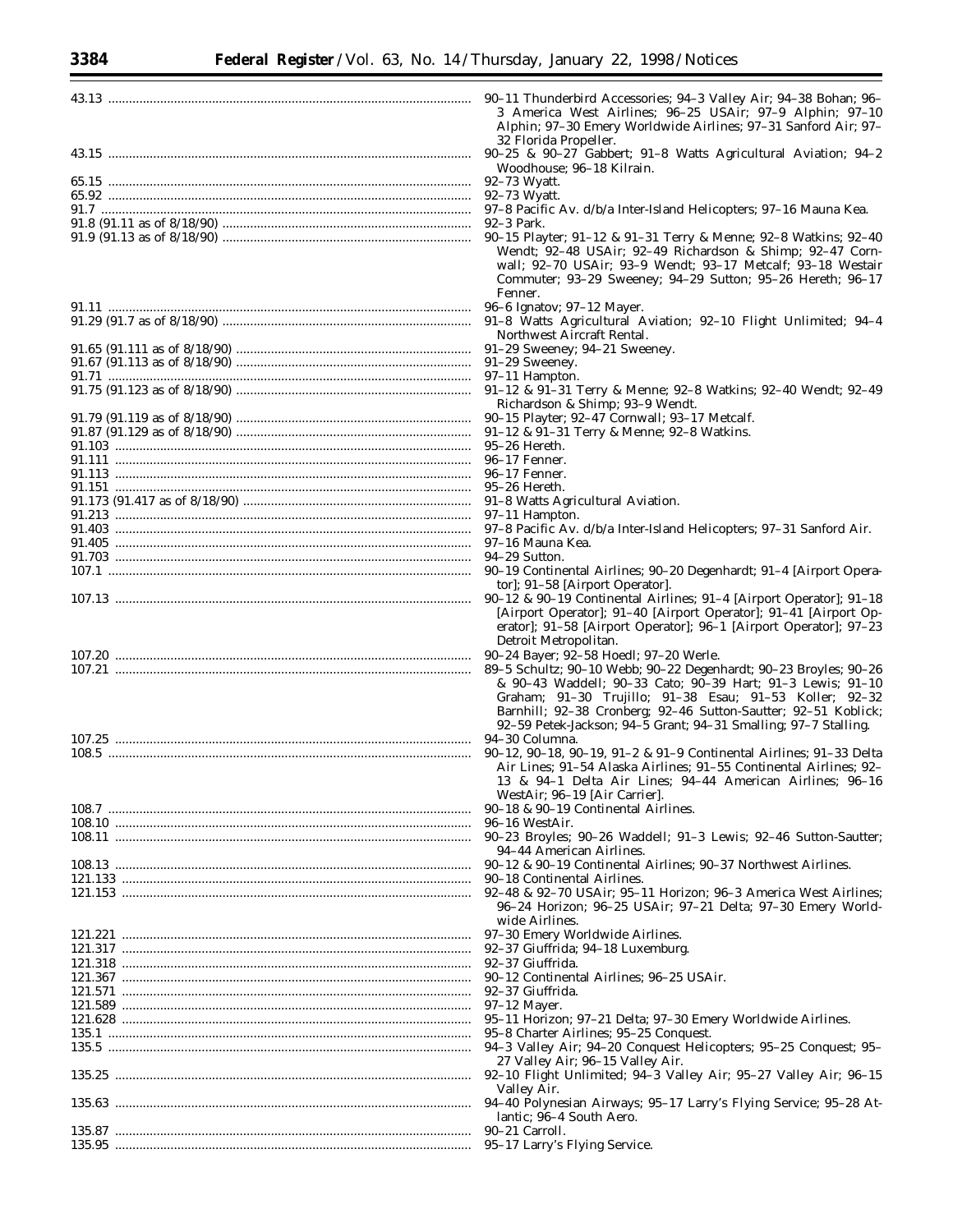e<br>B

| 95–8 Charter Airlines; 95–17 Larry's Flying Service; 96–4 South |
|-----------------------------------------------------------------|
| Aero.                                                           |
| 95–17 Larry's Flying Service; 96–4 South Aero.                  |
|                                                                 |
|                                                                 |
|                                                                 |
| land Helicopters; 97-16 Mauna Kea.                              |
| 93–36 Valley Air: 94–3 Valley Air: 96–15 Valley Air.            |
|                                                                 |
|                                                                 |
|                                                                 |
|                                                                 |
|                                                                 |
|                                                                 |
|                                                                 |
|                                                                 |
|                                                                 |
|                                                                 |
|                                                                 |
| 92–10 Flight Unlimited.                                         |
|                                                                 |

# **49 CFR**

| Midtown.                                                |
|---------------------------------------------------------|
|                                                         |
| 92–77 TCI; 94–28 Toyota; 94–31 Smalling; 96–26 Midtown. |
| 92-77 TCI; 93-28 Toyota; 95-16 Mulhall; 96-26 Midtown.  |
| 92–77 TCI; 94–28 Toyota; 94–31 Smalling; 95–16 Mulhall. |
|                                                         |
| 92-77 TCI; 94-28 Toyota; 94-31 Smalling; 95-16 Mulhall. |
| 94-31 Smalling; 95-16 Mulhall; 96-26 Midtown.           |
| 94-31 Smalling; 95-16 Mulhall.                          |
| 92-77 TCI; 94-31 Smalling; 95-16 Mulhall.               |
| 92–77 TCI; 94–28 Toyota; 94–31 Smalling; 95–16 Mulhall. |
| 94–28 Toyota.                                           |
| 92–77 TCI.                                              |
| 92-77 TCI; 94-28 Toyota; 94-31 Smalling; 95-16 Mulhall. |
|                                                         |
| 94–28 Toyota.                                           |
| 94-28 Toyota; 94-31 Smalling.                           |
| 94-28 Toyota; 95-16 Mulhall.                            |
|                                                         |
| 92-77 TCL                                               |
| 92–77 TCL                                               |
| 92–77 TCI.                                              |
|                                                         |
|                                                         |
| 94–28 Toyota; 94–31 Smalling.                           |
| 94-31 Smalling.                                         |
|                                                         |
| 97–13 Westair Commuter.                                 |
| 92–73 Wyatt.                                            |
|                                                         |

# **Statutes**

| $5 \text{ U.S.C.}$ |                                                                  |
|--------------------|------------------------------------------------------------------|
| 504                | 90–17 Wilson; 91–17 & 92–71 KDS Aviation; 92–74; 93–2 & 93–9     |
|                    | Wendt; 93-29 Sweeney; 94-17 TCI; 95-27 Valley Air; 96-22         |
|                    | Woodhouse.                                                       |
|                    | 90–12, 90–18 & 90–19 Continental Airlines: 93–10 Costello.       |
| 554                | 90–18 Continental Airlines; 90–21 Carroll; 95–12 Toyota.         |
|                    | 90–21 Carroll: 91–54 Alaska Airlines.                            |
|                    | 90–20 Degenhardt: 90–21 Carroll: 90–37 Northwest Airlines: 94–28 |
|                    | Toyota.                                                          |
|                    | 95-14 Charter Airlines.                                          |
|                    |                                                                  |
| 11 U.S.C.:         |                                                                  |
|                    |                                                                  |
| 28 U.S.C.:         |                                                                  |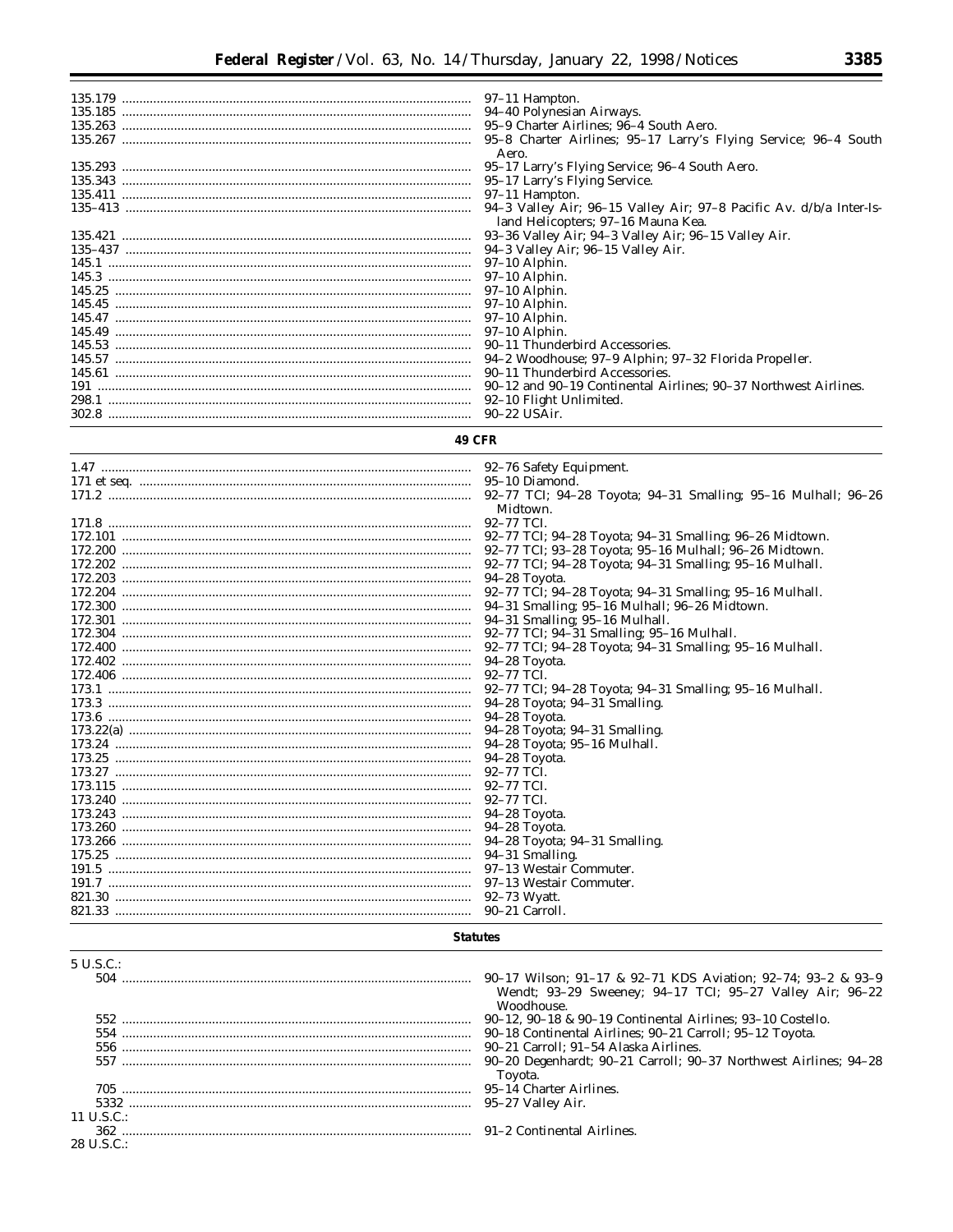| 49 U.S.C.:      |                                                                              |
|-----------------|------------------------------------------------------------------------------|
|                 |                                                                              |
|                 | 96–17 Fenner.                                                                |
|                 |                                                                              |
|                 | 96-3 America West Airlines; 96-15 Valley Air.                                |
|                 | 96–22 Woodhouse; 97–1 Midtown Neon Sign.                                     |
|                 | 97-1 Midtown Neon Sign; 97-16 Mauna Kea; 97-20 Werle.                        |
|                 |                                                                              |
| 49 U.S.C. App.; |                                                                              |
|                 |                                                                              |
|                 |                                                                              |
|                 | 90–18 & 90–19, 91–2 Continental Airlines.                                    |
|                 | $90-18$ , $90-19$ & $91-2$ Continental Airlines; $91-41$ [Airport Operator]; |
|                 | 91–58 [Airport Operator].                                                    |
|                 | 92-10 Flight Unlimited; 92-48 USAir; 92-70 USAir; 93-9 Wendt.                |
|                 | 92–73 Wyatt.                                                                 |
| 1471            | 89-5 Schultz; 90-10 Webb; 90-20 Degenhardt; 90-12, 90-18 & 90-               |
|                 | 19 Continental Airlines; 90-23 Broyles; 90-26 & 90-43 Waddell;               |
|                 |                                                                              |

| $C_{\mathcal{C}}$ |
|-------------------|
| P <sub>C</sub>    |
|                   |
|                   |
|                   |

# **Civil Penalty Actions—Orders Issued by The Administrator Digests**

(Current as of December 31, 1997)

The digests of the Administrator's final decisions and orders are arranged by order number, and briefly summarize key points of the decision. The following compilation of digests includes all final decisions and orders issued by the Administrator from October 1, 1997, to December 31, 1997. The FAA publishes noncumulative supplements to this compilation on a quarterly basis (e.g., April, July, October, and January of each year).

*These digests do not constitute legal authority, and should not be cited or relied upon as such. The digests are not intended to serve as a substitute for proper legal research. Parties, attorneys, and other interested persons should always consult the full text of the Administrator's decisions before citing them in any context.*

#### *In the Matter of Air St. Thomas*

#### [Order No. 97–29 (10/1/97)]

*Appeal Dismissed.* Respondent has failed to show good cause for the lateness of its notice of appeal. As a result, its appeal is dismissed.

# *In the Matter of Emery Worldwide Airlines*

[Order No. 97–30 (10/8/97)]

*Aircraft Held Unairworthy.* It was proven by the preponderance of the evidence that plexiglass light covers were missing in the cargo compartment of this DC–8–63 freighter during 21 flights. The Administrator affirmed the law judge's finding that the light covers had simply been removed while the light bulbs were being changed, were then reinstalled and were in place during the flights. The Administrator also affirmed the law judge's determination that the replacement of the missing plexiglass light covers could not be deferred under Respondent's Minimum Equipment List (MEL). The aircraft was unairworthy because, without the light covers, the aircraft deviated from its type design. The Administrator did not decide whether the aircraft was in a condition unsafe for flight due to the missing light covers. The Administrator affirms the \$9,000 civil penalty assessed by the law judge.

# *In the Matter of Sanford Air*

#### [Order No. 97–31 (10/8/97)]

Responsibility for repairs for which Respondent has billed the customer. If Respondent was unaware of its employee's activities, its own deficiencies in supervising the employee are the cause.

*Repair Station Responsibility.* Repair station is responsible for improper repairs performed by its employee, despite Respondent's argument that repairs were performed after hours and off company premises. Respondent may not evade.

*Lateness of Initial Decision.* Dismissal is not an appropriate remedy for law judge's failure to issue written initial decision within 30 days. If time was Respondent's real concern, its remedy was to initiate action to compel the law judge to issue his decision. Respondent did not do this, nor has it shown any prejudice resulting from the delay. The law judge's order assessing a civil penalty of \$4,750 is affirmed.

#### *In the Matter of Florida Propeller*

# [Order No. 97–32 (10/8/97)]

*Evidence Insufficient.* Complainant alleged that it was impossible for propeller blades to wear down so much in short time that passed since Respondent's overhaul of the propeller, and therefore, Respondent must have returned the propeller to service with undersized blades. It may be that it is impossible to wear down propeller blades in such a short time, but the evidence in this case is insufficient to prove this claim. Although Complainant argued it had unrebutted expert testimony that blades could not have worn down so much, the witness Complainant relied on admitted he had

tinental Airlines; 91–3 Lewis; 91–18 [Airport Operator]; 91–53 Koller; 92–5 Delta Air Lines; 92–10 Flight Unlimited; 92–46 Sutton-Sautter; 92–51 Koblick; 92–74 Wendt; 92–76 Safety Equipment; 94–20 Conquest Helicopters; 94–40 Polynesian Airways; 96–6 Ignatov; 97–7 Stalling. 6 Ignatov.

1475 ................................................................................................... 90–20 Degenhardt; 90–12 Continental Airlines; 90–18, 90–19 & 91–1 Continental Airlines; 91–3 Lewis; 91–18 [Airport Operator]; 94–40 **Plynesian Airways.** 

19 Continental Airlines; 90–23 Broyles; 90–26 & 90–43 Waddell; 90–33 Cato; 90–37 Northwest Airlines; 90–39 Hart; 91–2 Con-

21 Carroll: 96–22 Woodhouse.

77 TCI; 94–19 Pony Express; 94–28 Toyota; 94–31 Smalling; 95– 12 Toyota.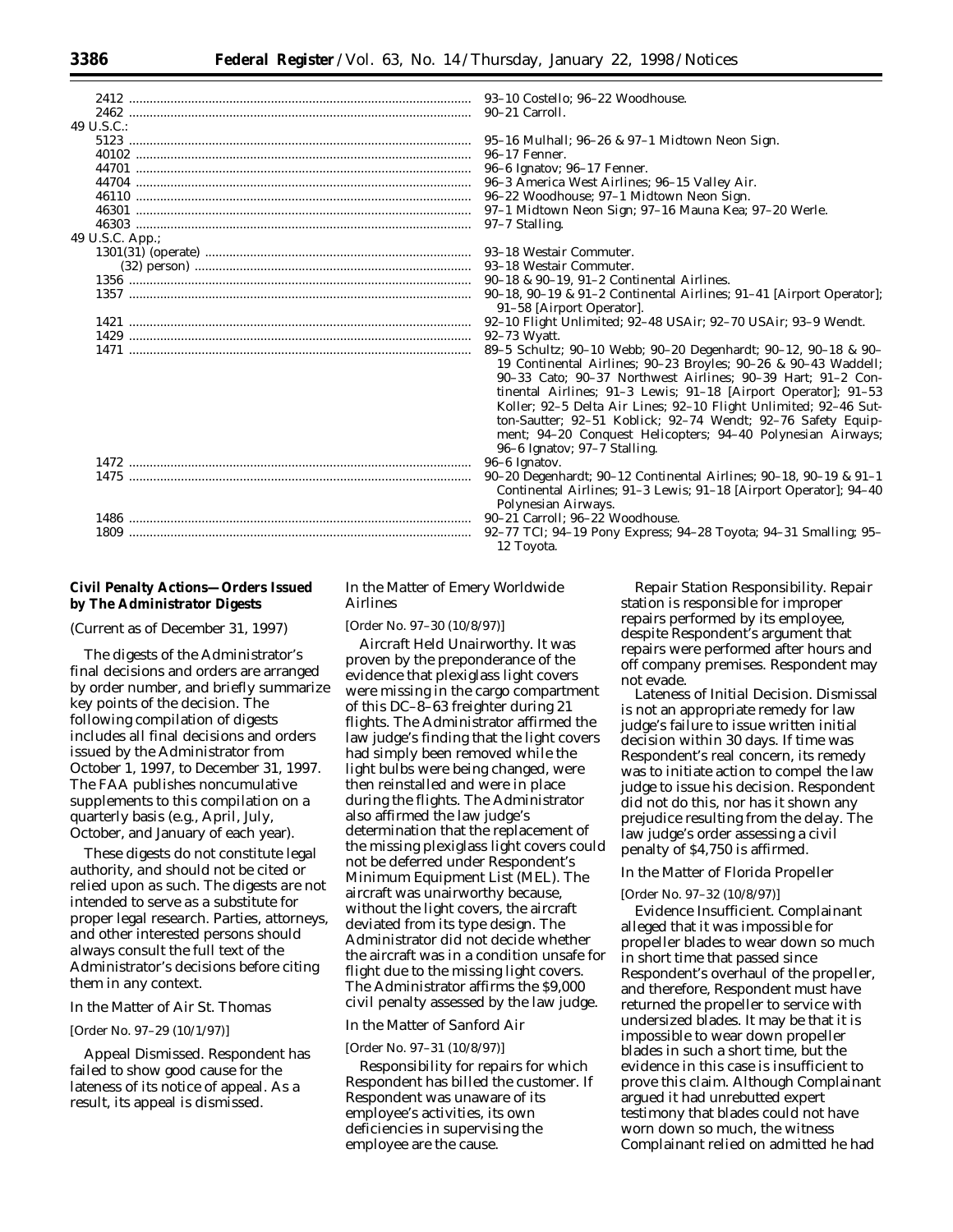no expertise or training in propeller wear and tear. The law judge believed the propeller mechanic who testified that he measured the blades at the time of overhaul, and the blades were within limits. Complainant has provided insufficient reason to overturn the law judge's credibility determinations, which are entitled to deference. The law judge's dismissal of the complaint is affirmed.

*Failure to Preserve Issue for Appeal.* Complainant argues that the case should be remanded to permit it to introduce its rebuttal testimony, which the law judge excluded. By refusing to offer the substance of the rebuttal testimony for the record, Complainant failed to preserve this issue for appeal.

#### *In the Matter of Daniel B. Rawlings*

#### [Order No. 97–33 (10/21/97)]

*Memo to Law Judge Construed as Notice of Appeal; Respondent Directed to File Appeal Brief.* After Respondent failed to file an answer to the complaint, the law judge issued an order assessing a civil penalty. Five days later, Respondent sent the law judge a memorandum indicating that he had not received either the complaint or the law judge's initial order advising him of the need to file an answer. Respondent's memorandum can be construed as a notice of appeal from the law judge's order assessing a civil penalty. Although ordinarily a party must perfect its appeal by filing an appeal brief within 50 days of the initial decision, an exception will be made here because Respondent's memorandum was not construed as a notice of appeal until now. As a result, Respondent is given until November 25, 1997, to file an appeal brief. If Respondent fails, without good cause, to meet this deadline, the law judge's order assessing a \$2,000 civil penalty will be affirmed. Respondent's appeal brief should address whether Respondent had good cause for failing to file a timely answer to the complaint. Complainant is granted 35 days from the service date of Respondent's appeal brief to file a reply brief.

# *In the Matter of Continental Airlines*

#### [FAA Order No. 97–34 (10/23/97)]

*Leave to File Additional Brief Denied.* Complainant seeks leave to file a reply to Continental's reply brief. In Continental's reply brief, Continental attacked the validity of a security directive; Complainant had not addressed the issue of the validity of the security directive in its appeal brief.

Good cause does not exist to grant Complainant's petition for leave to file an additional brief. The Federal Courts of Appeals constitute a more appropriate forum to attack existing regulations as not consistent with the U.S. Constitution, the Administrative Procedure Act, and/or the agency's enabling act. In this case, Continental is arguing that the public should have been given notice and opportunity to comment before the security directive became effective. Whether notice and an opportunity to comment should have been afforded when the security directive was issued is a question that is better left for review by a Federal Court. Also, the question of whether the security directive is justified has nothing to do with the facts of this case, and is better directed to a Federal Court.

#### *In the Matter of Gordon Air Services*

[Order No. 97–35 (10/29/97)]

*Appeal Dismissed.* Respondent failed to perfect its appeal by filing an appeal brief. As a result, Respondent's appeal is dismissed.

#### *In the Matter of Avcon Conversions, Inc.*

#### [Order No. 97–36 (10/29/97)]

*Appeal Dismissed.* Respondent failed to perfect its appeal by filing an appeal brief. As a result, Respondent's appeal is dismissed.

#### *In the Matter of David E. Roush*

[Order No. 97–37 (10/29/97)]

*Appeal Dismissed.* Respondent failed to perfect its appeal by filing an appeal brief. As a result, Respondent's appeal is dismissed.

#### *In the Matter of Air St. Thomas*

[Order No. 97–38 (11/17/97)]

*Further Briefing Ordered.* In an earlier order (FAA Order No. 97–29), the Administrator dismissed Respondent's appeal due to the lateness of its notice of appeal. Respondent then filed a document captioned ''Notice of Appeal to Reopen Case,'' which can be construed as a petition for reconsideration of the Administrator's order of dismissal.

The record of this case does not explain Respondent's reasons for failing to file a timely notice of appeal. As a result, it is unclear whether Respondent had good cause for the untimeliness. Respondent is granted until January 20, 1998, to file a brief detailing its reasons for failing to file a timely notice of appeal. As for Complainant, Complainant is granted 30 days from the service date of Respondent's brief to file a reply brief.

# *In the Matter of Delta Air Lines*

[FAA Order No. 97–39 (12/1/97)] *Appeal Dismissed.* Complainant withdrew its notice of appeal. Complainant's appeal is dismissed.

# **Commercial Reporting Services of the Administrator's Civil Penalty Decisions and Orders**

1. *Commercial Publications:* The Administrator's decisions and orders in civil penalty cases are available in the following commercial publications:

*Civil Penalty Cases Digest Service,* published by Hawkins Publishing Company, Inc., P.O. Box 480, Mayo, MD 21106, (410) 798–1677;

*Federal Aviation Decisions,* Clark Boardman Callaghan, a subsidiary of West Information Publishing Company, 50 Broad Street East, Rochester, NY 14694, 1–800–221–9428.

2. *CD-ROM.* The Administrator's orders and decisions are available on CD-ROM through Aeroflight Publications, P.O. Box 854, 433 Main Street, Gruver, TX 79040, (806) 733– 2483.

3. *On-Line Services.* The Administrator's decisions and orders in civil penalty cases are available through the following on-line services:

• Westlaw (the Database ID is FTRAN-FAA).

• LEXIS [Transportation (TRANS) Library, FAA file.].

- Compuserve.
- FedWorld.

### **FAA Offices**

The Administrator's decisions and orders, indexes, and digests are available for public inspection and copying at the following location in FAA headquarters:

FAA Hearing Docket, Federal Aviation Administration, 800 Independence Avenue, SW., Room 924A, Washington, DC 20591; (202) 267–3641.

These materials are also available at all FAA regional and center legal offices at the following locations:

Office of the Assistant Chief Counsel for the Aeronautical Center (AMC–7), Mike Monroney Aeronautical Center, 6500 South MacArthur Blvd., Oklahoma City, OK 73125; (405) 954–3296.

Office of the Assistant Chief Counsel for the Alaskan Region (AAL–7), Alaskan Region Headquarters, 222 West 7th Avenue, Anchorage, AL 99513; (907) 271–5269.

Office of the Assistant Chief Counsel for the Central Region (ACE–7), Central Region Headquarters, 601 East 12th Street, Federal Building, Kansas City, MO 64106; (816) 426–5446.